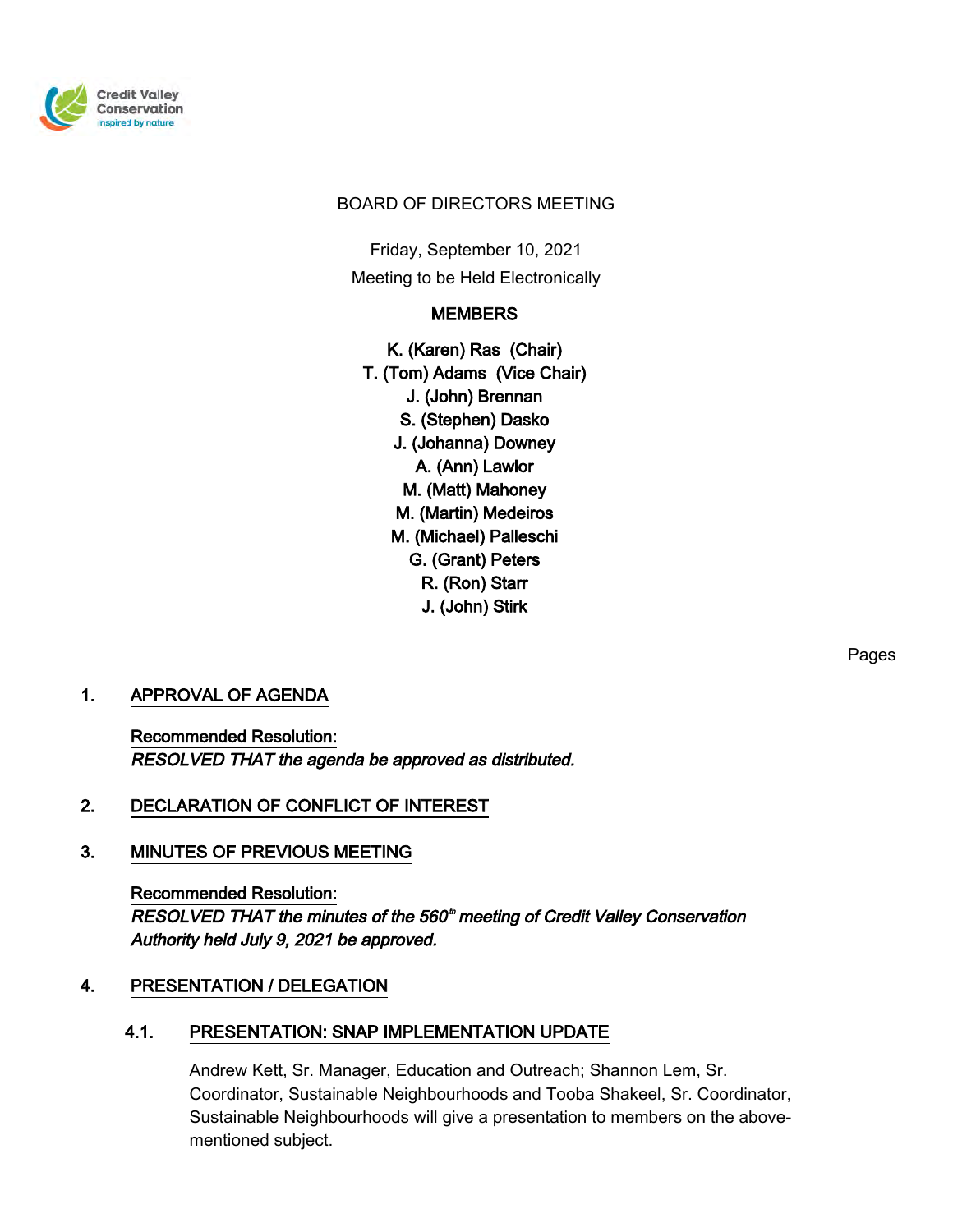Recommended Resolution:

RESOLVED THAT the presentation entitled "SNAP Implementation Update" presented by Andrew Kett, Sr. Manager, Education and Outreach; Shannon Lem, Sr. Coordinator, Sustainable Neighbourhoods and Tooba Shakeel, Sr. Coordinator, Sustainable Neighbourhoods be received.

#### 4.2. PRESENTATION: NEW CVC WEBSITE AND MONITORING STORY MAPS

Jon MacMull, Sr. Manager, Marketing and Communications; and Loveleen Clayton, Program Manager, Watershed Monitoring will give a presentation to members on the above-mentioned subject.

#### Recommended Resolution:

RESOLVED THAT the presentation entitled "New CVC Website and Monitoring Story Maps" presented by Jon MacMull, Sr. Manager, Marketing and Communications; and Loveleen Clayton, Program Manager, Watershed Monitoring be received.

#### 5. BUSINESS ARISING FROM MINUTES

#### 6. NEW BUSINESS STAFF REPORTS

#### 6.1. DEVELOPMENT, INTERFERENCE WITH WETLANDS, AND ALTERATIONS TO SHORELINES & WATERCOURSE APPLICATIONS

Attached as Schedule 'A' are Development, Interference with Wetlands, and Alterations to Shorelines and Watercourse applications, pursuant to Ontario Regulation 160/06, as approved by staff and presented for members' information.

#### Recommended Resolution:

RESOLVED THAT the Development, Interference with Wetlands and Alterations to Shorelines and Watercourse applications, pursuant to Ontario Regulation 160/06, as approved by staff, be received and appended to the minutes of this meeting as Schedule 'A'; and further

THAT the staff approvals for each be endorsed.

#### 6.2. 2022 BOARD OF DIRECTORS MEETING SCHEDULE 16

A report on the above-mentioned subject as submitted by Tamara Chipperfield, Corporate Secretariat is included in the agenda as Schedule 'B'.

#### Recommended Resolution:

RESOLVED THAT the report entitled "2022 Board of Directors Meeting Schedule" be received and appended as Schedule 'B' to the minutes of this meeting; and further

THAT the 2022 schedule of Board of Directors meetings contained therein be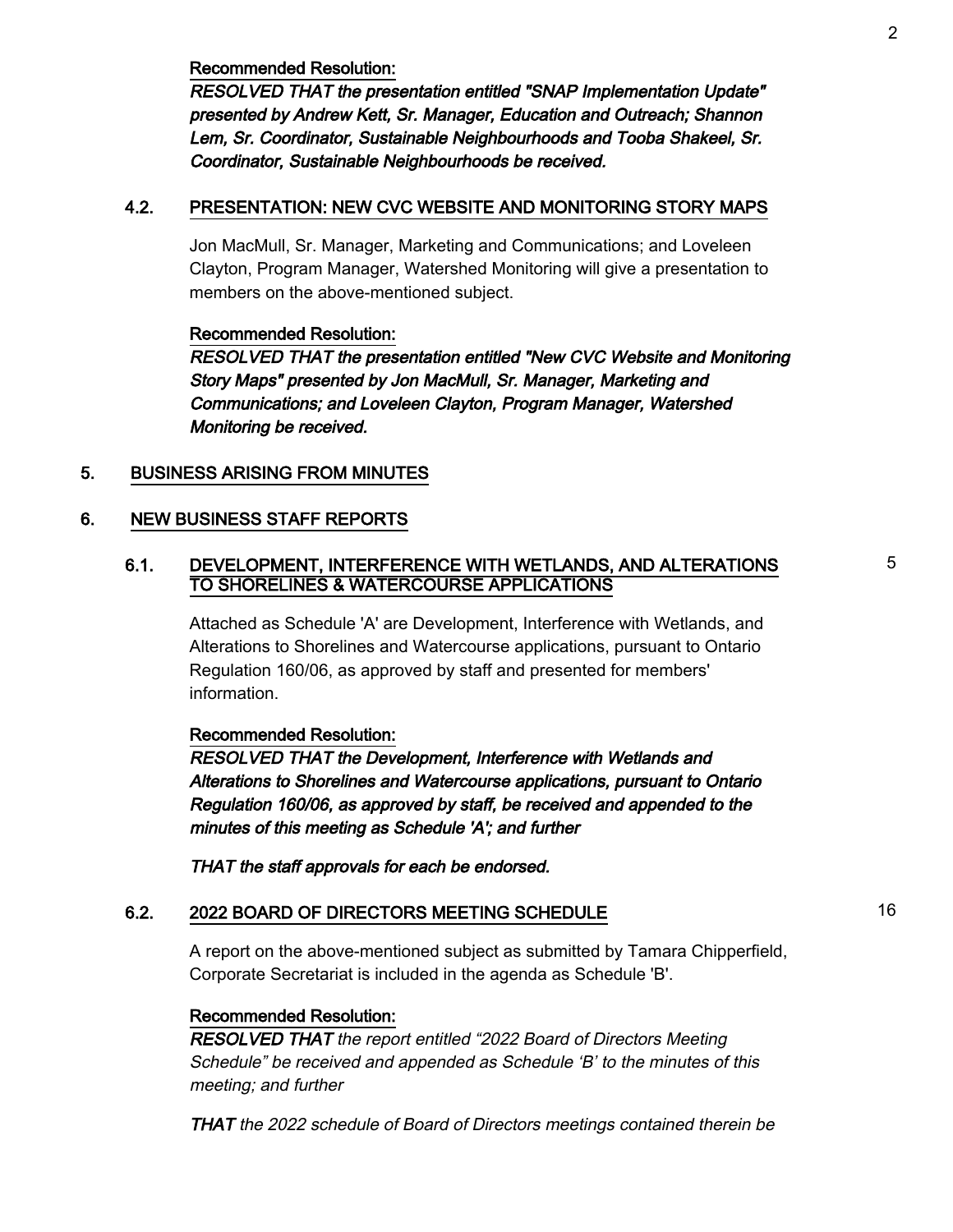approved.

#### 6.3. FINANCIAL AUDIT SERVICES POLICY **19**

A report on the above-mentioned subject as submitted by Roger Tharakan, Senior Manager, Financial Services; and Jeff Payne, Deputy CAO and Director, Corporate Services is included in the agenda package as Schedule 'C'.

#### Recommended Resolution:

WHEREAS the Board of Directors deemed it necessary and appropriate to develop a Financial Audit Services Policy to formalize the long-standing commitment by CVC to accountability and transparency

THEREFORE BE IT RESOLVED THAT the report entitled "Financial Audit Services Policy" be received and appended to the minutes of this meeting as Schedule 'C'; and further

THAT the Board of Directors grant approval for the Financial Audit Services Policy.

#### 7. CORRESPONDENCE/INFORMATION ITEMS DISTRIBUTED TO MEMBERS

#### 7.1. BRIEFING NOTE: RETURN TO IN-PERSON BOARD MEETINGS 24

Briefing note to the CVC Board of Directors from Tamara Chipperfield, Corporate Secretariat regarding a return to in-person CVC Board of Director meetings.

#### 7.2. CORRESPONDENCE: VACCINE POLICY FOR CVC 26

Memo to the CVC Board of Directors from Deborah Martin-Downs, CAO regarding a vaccine policy for CVC.

#### 7.3. CORRESPONDENCE: GUIDANCE ON SUBMITTING REQUESTS FOR MINISTER 'EXEMPTIONS' UNDER THE CONSERVATION AUTHORITIES ACT

Email dated August 16, 2021 from Chloe Stuart, Deputy Minister, Lands and Water Division, MECP to Chair Karen Ras regarding guidance on submitting requests for Minister 'exemptions' under the Conservation Authorities Act.

#### 7.4. CORRESPONDENCE: NOTICE OF DISCONTINUANCE OF LEGAL ACTION 29

Notice of Discontinuance from the Ontario Superior Court dated July 20, 2021 regarding legal action against CVC by L. Maieron.

#### 7.5. CORRESPONDENCE: INVESTING IN CANADA PLAN FUNDING **ANNOUNCEMENT**

Joint federal and provincial government Investing in Canada Plan funding

33

28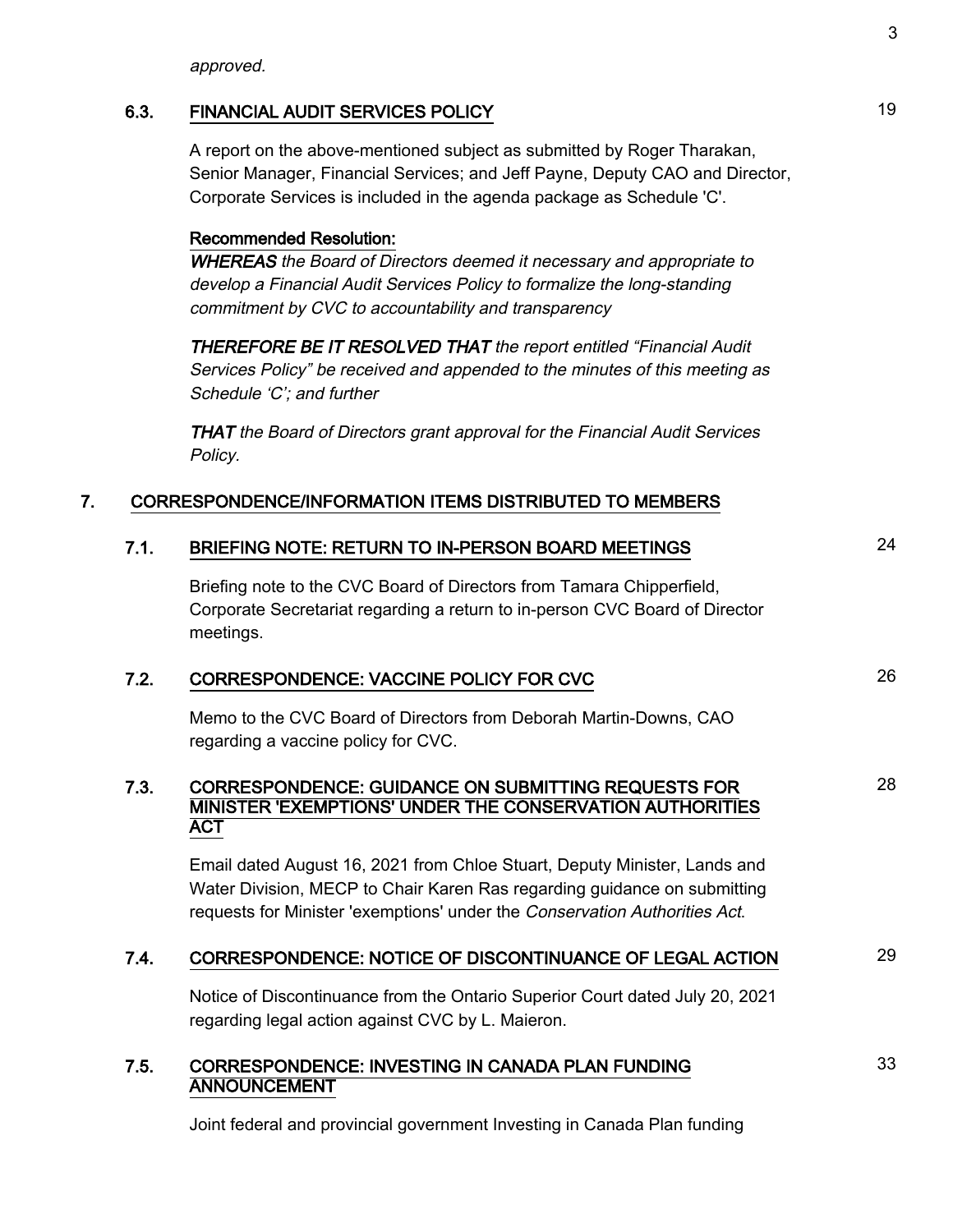announcement regarding funding for three culture and recreation projects including the renovation and construction of CVC conservation area trail infrastructure.

#### Recommended Resolution:

RESOLVED THAT the information items presented at the 561\*meeting of the Credit Valley Conservation Authority held September 10, 2021 be received.

- 8. NOTICE OF MOTION
- 9. QUESTION PERIOD
- 10. OTHER BUSINESS
- 11. MEETING ADJOURNED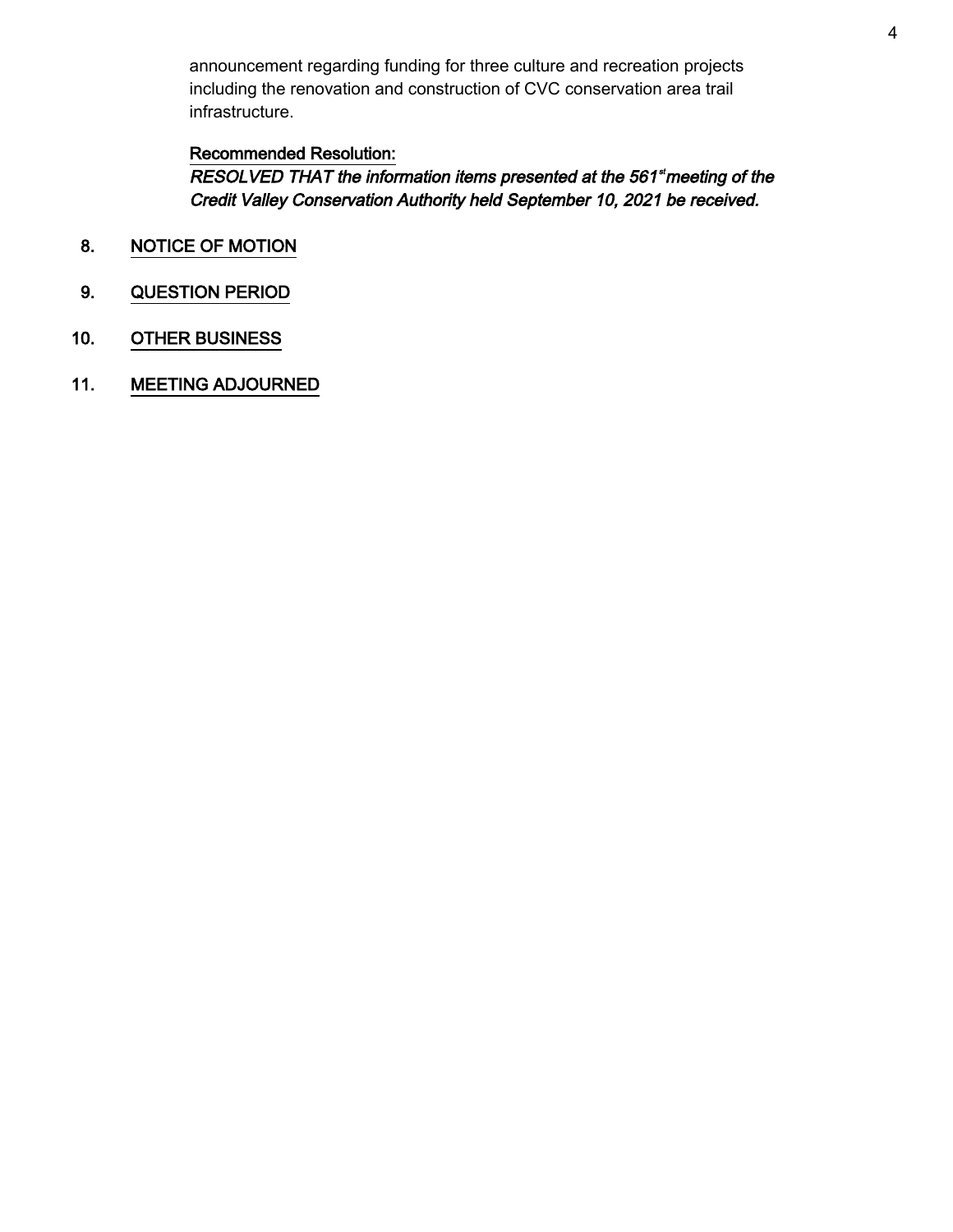**Schedule 'A'** 5

| Permit<br>No. | Owner                                | Agent                        | Address                                                            | Proposed Works                                                                                                                                                         | Complete<br>Application<br>Date | Permit<br><b>Issued</b><br>Date | Ward<br>No.    |
|---------------|--------------------------------------|------------------------------|--------------------------------------------------------------------|------------------------------------------------------------------------------------------------------------------------------------------------------------------------|---------------------------------|---------------------------------|----------------|
| Brampton      |                                      |                              |                                                                    |                                                                                                                                                                        |                                 |                                 |                |
| 20/320        | Mattamy<br>(Credit River)<br>Limited | Urbantech                    | 10201 Mississauga Road<br>Part of Lot 11 & 12,<br>Concession 4 WHS | Development in the Regulated<br>Area for topsoil stripping and<br>earthworks to facilitate site<br>alteration.                                                         | 2021-06-30                      | $2021 - 06 - 30$                | 6              |
| 21/133        | Enbridge Gas<br>Inc.                 |                              | 8273 Creditview Road<br>Part Lot 2, Concession 3 WHS               | Development in the Regulated<br>Area for the purpose of installing<br>a gas line<br>connection to the dwelling.                                                        | $2021 - 07 - 12$                | $2021 - 07 - 12$                | $\overline{4}$ |
| 21/136        |                                      | Noble Prime<br>Solutions Ltd | 58 Haverstock Crescent<br>Part Lot 17, Concession 4 WHS            | Development in the Regulated<br>Area for the purpose of<br>constructing a 2nd dwelling<br>unit in the basement with 3<br>enlarged windows and below<br>grade entrance. | $2021 - 07 - 21$                | $2021 - 07 - 21$                | 6              |
| 21/137        |                                      | Caprija Corp                 | 4 Teaberry Terrace<br>Part Lot 5, Concession 3 WHS                 | Development in the Regulated<br>Area for the purpose of<br>constructing a 5m x 6.4m<br>rear deck and stairs.                                                           | 2021-06-02                      | $2021 - 06 - 23$                | $\overline{4}$ |
| 21/165        |                                      | Mechways<br>Inc.             | 40 Tideland Drive<br>Part Lot 14, Concession 2 WHS                 | Development in the Regulated<br>Area for the purpose of<br>constructing a second<br>dwelling unit in the basement of<br>the existing home.                             | $2021 - 06 - 24$                | $2021 - 07 - 07$                | 6              |
| 21/175        |                                      | Noble Prime<br>Solutions Ltd | 114 Fahey Drive<br>Part of Lot 2, Concession 3 WHS                 | Development in the Regulated<br>Area for the purpose of<br>constructing rear deck and<br>staircase.                                                                    | 2021-06-28                      | 2021-06-28                      | $\overline{4}$ |
| 21/181        |                                      | Khalsa Design                | 14 Bushfield Crescent<br>Part Lot 3, Concession 5 WHS              | Development in the Regulated<br>Area for the purpose of<br>constructing a second<br>dwelling unit in the basement of<br>the existing home.                             | $2021 - 06 - 24$                | $2021 - 07 - 07$                | 6              |
| 21/190        |                                      |                              | 30 Adrian Crescent<br>Part Lot 7, Concession 3 WHS                 | Development in the Regulated<br>Area for the purpose of<br>constructing a deck.                                                                                        | 2021-07-06                      | 2021-07-06                      | 5              |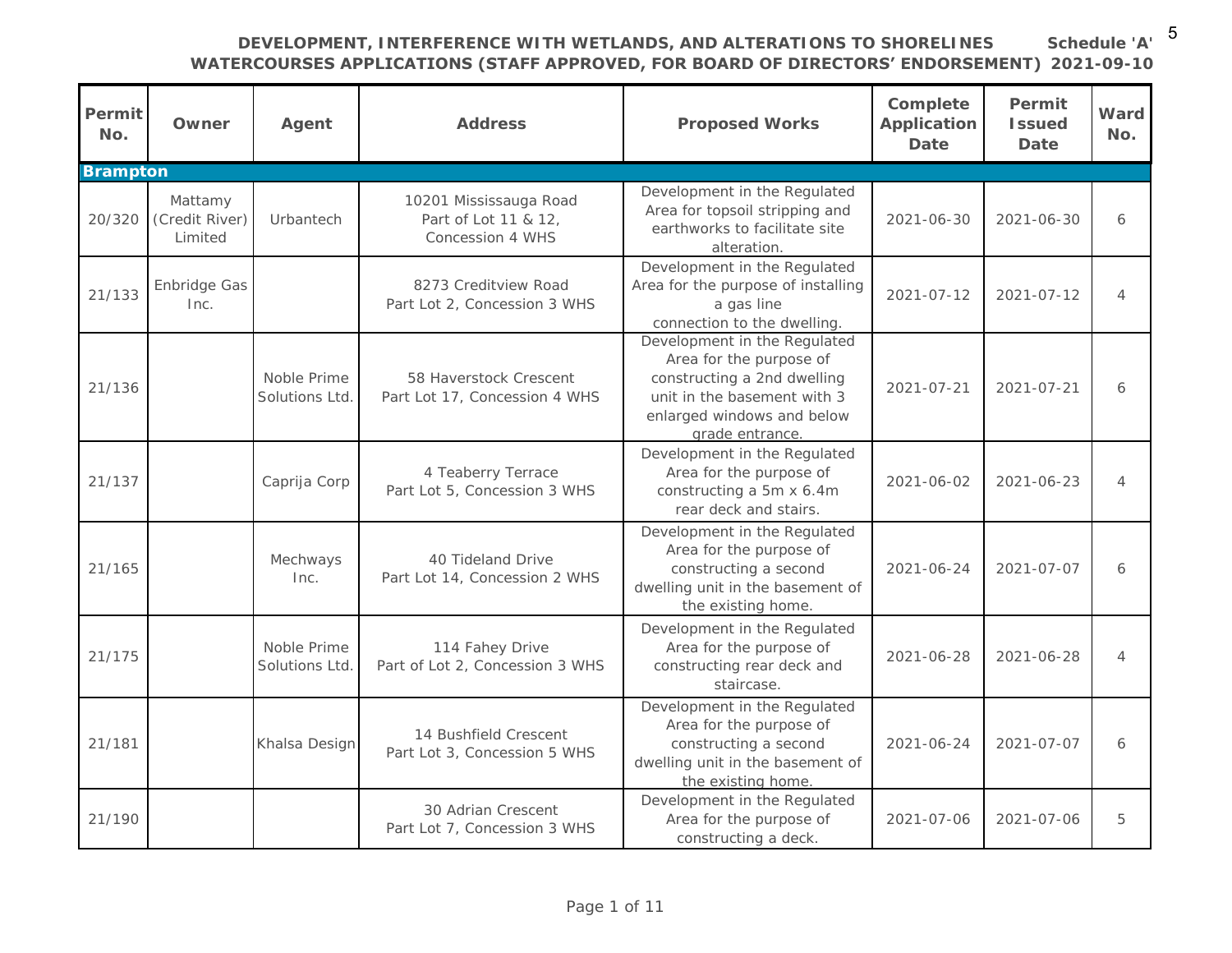6

|               |               |                                                | DEVELOPMENT, INTERFERENCE WITH WETLANDS, AND ALTERATIONS TO SHORELINES<br>WATERCOURSES APPLICATIONS (STAFF APPROVED, FOR BOARD OF DIRECTORS' ENDORSEMENT) |                                                                                                                                                                            |                                 |                                 | Schedule 'A'<br>2021-09-10 |
|---------------|---------------|------------------------------------------------|-----------------------------------------------------------------------------------------------------------------------------------------------------------|----------------------------------------------------------------------------------------------------------------------------------------------------------------------------|---------------------------------|---------------------------------|----------------------------|
| Permit<br>No. | Owner         | Agent                                          | Address                                                                                                                                                   | Proposed Works                                                                                                                                                             | Complete<br>Application<br>Date | Permit<br><b>Issued</b><br>Date | Ward<br>No.                |
| 21/205        | Jean May Ltd. | Sedgwick<br>Marshall<br>Heritage<br>Homes Ltd. | 8280 Heritage Road<br>Lot 2, Concession 6 WHS                                                                                                             | Development in the Regulated<br>Area for the purpose of<br>constructing a deck.                                                                                            | $2021 - 07 - 21$                | $2021 - 07 - 21$                | 6                          |
| 21/220        |               | Dawn Designs<br>Studios Inc.                   | 22 Sandino Crescent<br>Part Lot 3, Concession 3 WHS                                                                                                       | Development in the Regulated<br>Area for the purpose of<br>constructing below grade<br>entrance, enlarging basement<br>window, and relocating the<br>existing deck stairs. | $2021 - 08 - 03$                | 2021-08-03                      | $\overline{4}$             |
| 21/222        |               | Square<br>Design<br>Consulting                 | 106 Coastline Drive<br>Part Lot 15, Concession 4 WHS                                                                                                      | Development in the Regulated<br>Area for the purpose of<br>constructing an inground<br>pool.                                                                               | 2021-08-10                      | 2021-08-11                      | 6                          |

| 21/205 | Jean May Ltd.                                              | Sedgwick<br>Marshall<br>Heritage<br>Homes Ltd. | 8280 Heritage Road<br>Lot 2, Concession 6 WHS          | Development in the Regulated<br>Area for the purpose of<br>constructing a deck.                                                                                            | $2021 - 07 - 21$ | $2021 - 07 - 21$ | 6              |
|--------|------------------------------------------------------------|------------------------------------------------|--------------------------------------------------------|----------------------------------------------------------------------------------------------------------------------------------------------------------------------------|------------------|------------------|----------------|
| 21/220 |                                                            | Dawn Designs<br>Studios Inc.                   | 22 Sandino Crescent<br>Part Lot 3, Concession 3 WHS    | Development in the Regulated<br>Area for the purpose of<br>constructing below grade<br>entrance, enlarging basement<br>window, and relocating the<br>existing deck stairs. | 2021-08-03       | 2021-08-03       | $\overline{4}$ |
| 21/222 |                                                            | Square<br>Design<br>Consulting                 | 106 Coastline Drive<br>Part Lot 15, Concession 4 WHS   | Development in the Regulated<br>Area for the purpose of<br>constructing an inground<br>pool.                                                                               | 2021-08-10       | 2021-08-11       | 6              |
| 21/228 | G & A<br>Holdings /<br>Great Gulf<br>Group of<br>Companies | R.J. Burnside<br>& Associates                  | Part Lot 5, Concession 5 WHS                           | Topsoil stripping within a<br>regulated area to facilitate the<br>construction of a residential<br>subdivision (21T-04008B).                                               | 2021-08-05       | 2021-08-19       | 6              |
| 21/244 |                                                            |                                                | 106 Tysonville Circle<br>Part Lot 12, Concession 4 WHS | Development in the Regulated<br>Area for the purpose of<br>constructing a rear deck.                                                                                       | 2021-08-18       | $2021 - 08 - 18$ | 6              |
| 21/248 |                                                            | Laxman Patel<br>Architect                      | 65 Maybeck Drive<br>Part Lot 7, Concession 3 WHS       | Development in the Regulated<br>Area for the purpose of<br>constructing a rear deck<br>including stairs.                                                                   | $2021 - 08 - 11$ | 2021-08-17       | 5              |
| 21/249 |                                                            | Laxman Patel<br>Architect                      | 62 Hanbury Crecent<br>Part of Lot 7, Concession 3 WHS  | Development in the Regulated<br>Area for the purpose of<br>constructing a rear deck<br>including stairs.                                                                   | $2021 - 08 - 11$ | 2021-08-17       | 5              |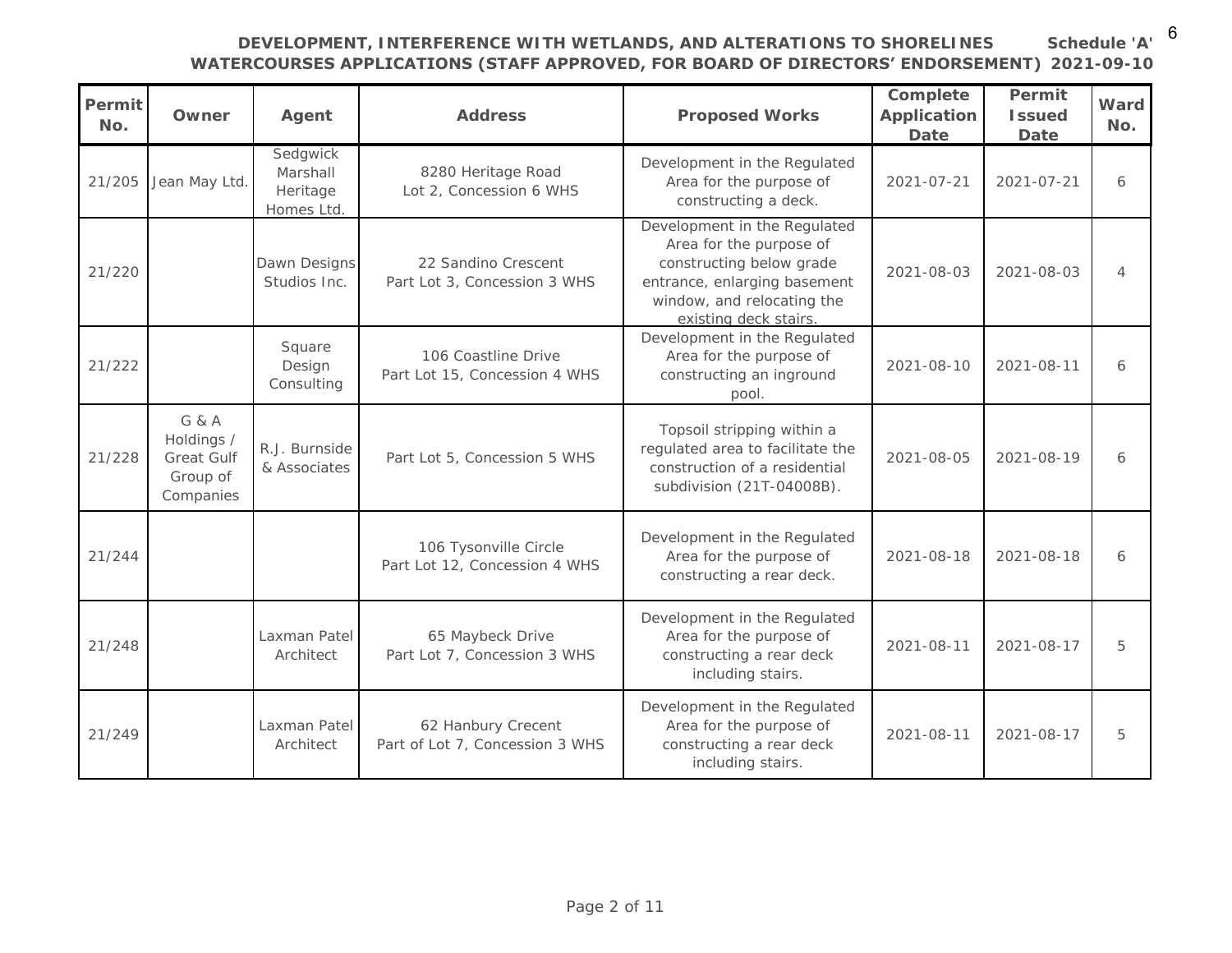| Permit<br>No. | Owner              | Agent                                  | Address                                                   | Proposed Works                                                                                                                                         | Complete<br>Application<br>Date | Permit<br><b>Issued</b><br>Date | Ward<br>No.   |
|---------------|--------------------|----------------------------------------|-----------------------------------------------------------|--------------------------------------------------------------------------------------------------------------------------------------------------------|---------------------------------|---------------------------------|---------------|
| Caledon       |                    |                                        |                                                           |                                                                                                                                                        |                                 |                                 |               |
| 20/100        | Town of<br>Caledon | The Greer<br>Galloway<br>Group Inc.    | McLaughlin Road<br>Part Lot 4,<br>Concessions 1 & 2 WHS   | Interference with a watercourse<br>and development within the<br>Regulated Area to<br>facilitate the replacement of a<br>culvert and associated works. | 2020-09-15                      | 2021-08-09                      | $\mathcal{I}$ |
| 21/151        | Town of<br>Caledon | Chisholm<br>Fleming and<br>Associates  | Caledon Trailway<br>Part Lot 1, Concession 2 WHS          | Altering a watercourse to facilitate<br>the replacement of a culvert and<br>associated<br>grading works.                                               | $2021 - 06 - 07$                | 2021-08-26                      | $\mathcal{I}$ |
| 21/206        |                    |                                        | 18500 Horseshoehill Road<br>Part Lot 16, Concession 3 EHS | Development in the Regulated<br>Area for the purpose of<br>constructing a new house,<br>site grading and septic system.                                | $2021 - 07 - 15$                | $2021 - 07 - 15$                | $\mathcal{I}$ |
| 21/215        |                    | Calder<br>Engineering<br>Ltd.          | 700 Bush Street<br>Part Lot 10, Concession 5 WHS          | Development in the Regulated<br>Area for the purpose of<br>constructing a septic system.                                                               | 2021-08-09                      | 2021-08-09                      | $\mathcal{I}$ |
| 21/216        |                    | Snow<br><b>Brothers</b><br>Contracting | 690 Bush Street<br>Part Lot 10, Concession 5 WHS          | Development in the Regulated<br>Area for the purpose of<br>constructing a septic<br>system.                                                            | $2021 - 07 - 20$                | $2021 - 08 - 18$                | $\mathcal{I}$ |
| 21/233        |                    | D.F. Post<br>Contracting               | 16761 Kennedy Road<br>Part Lot 7, Concession 2 EHS        | Development in the Regulated<br>Area for the purpose of replacing<br>a septic system.                                                                  | $2021 - 07 - 29$                | $2021 - 08 - 17$                | $\mathcal{I}$ |
| 21/239        |                    |                                        | 1590 Queen Street East<br>Part Lot 23, Concession 3 WHS   | Development in a Regulated Area<br>to facilitate construction of a new<br>water service line.                                                          | 2021-08-13                      | 2021-08-13                      | $\mathcal{I}$ |
| 21/241        |                    | <b>Billings</b><br>Construction        | 9-17585 Mississauga Road<br>Part Lot 11, Concession 4 WHS | Development in the Regulated<br>Area for the purpose of<br>constructing an addition<br>and the construction of a new<br>septic system.                 | 2021-08-17                      | 2021-08-18                      | $\mathcal{I}$ |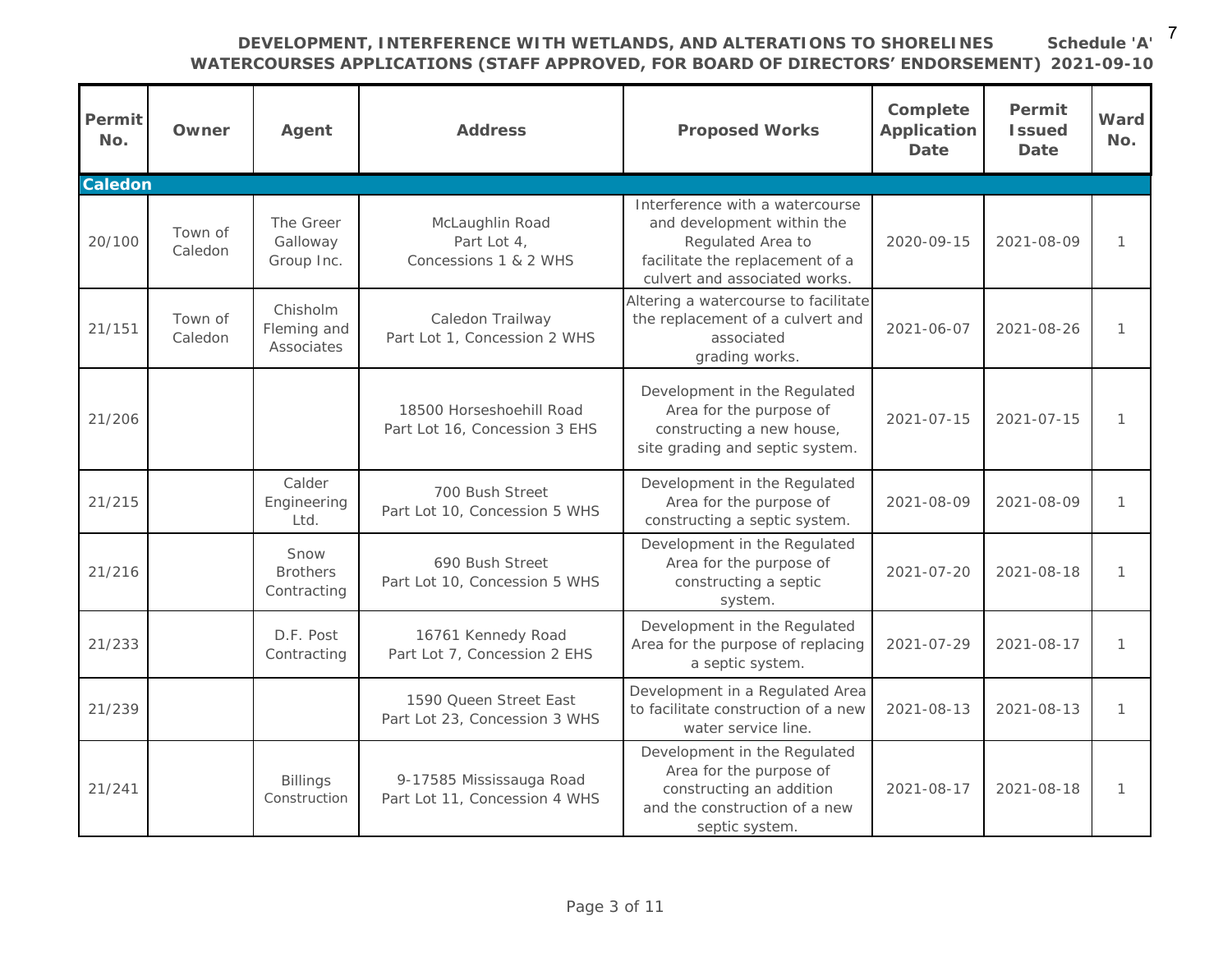**WATERCOURSES APPLICATIONS (STAFF APPROVED, FOR BOARD OF DIRECTORS' ENDORSEMENT) 2021-09-10 Schedule 'A'** 8

| Permit<br>No.  | Owner                                   | Agent                                | Address                                               | Proposed Works                                                                                                                                                  | Complete<br>Application<br>Date | Permit<br><b>Issued</b><br>Date | Ward<br>No. |
|----------------|-----------------------------------------|--------------------------------------|-------------------------------------------------------|-----------------------------------------------------------------------------------------------------------------------------------------------------------------|---------------------------------|---------------------------------|-------------|
| East Garafraxa |                                         |                                      |                                                       |                                                                                                                                                                 |                                 |                                 |             |
| 21/176         |                                         | Whispering<br>Pines<br>Landscaping   | 3 Brookhaven Crescent<br>Part Lot 1 & 2, Concession B | Development in the Regulated<br>Area for the purpose of<br>constructing a pool cabana and<br>barbeque area.                                                     | $2021 - 06 - 23$                | 2021-06-23                      | N/A         |
| 21/199         | Rogers<br>Communications<br>Canada Inc. | <b>UTS</b><br>Consultants            | Old Carriage Road<br>Part Lot 2 & 3, Concession B     | Development in the Regulated<br>Area for the purpose of installing<br>fibre optic cable<br>using directional drill.                                             | 2021-07-12                      | $2021 - 07 - 12$                | N/A         |
| 21/202         |                                         |                                      | 19 Brookhaven Crescent<br>Part Lot 2, Concession B    | Development in the Regulated<br>Area for the purpose of<br>constructing a 20'7" x 14'<br>rear deck.                                                             | $2021 - 07 - 13$                | $2021 - 07 - 14$                | N/A         |
| Erin           |                                         |                                      |                                                       |                                                                                                                                                                 |                                 |                                 |             |
| 21/171         | Enbridge Gas<br>Inc.                    |                                      | 9521 Wellington Road 124<br>Part Lot 13, Concession 9 | Development in the Regulated<br>Area for the purpose of installing<br>a gas line connection to the<br>dwelling.                                                 | $2021 - 06 - 18$                | $2021 - 07 - 12$                | N/A         |
| 21/178         |                                         | Acadia Design<br>Consultants<br>Inc. | 23 Sandal Wood Drive<br>Part Lot 1, Concession 7      | Development in the Regulated<br>Area for the purpose of<br>constructing a covered<br>front porch and septic system<br>replacement.                              | 2021-06-25                      | $2021 - 06 - 25$                | N/A         |
| 21/187         |                                         |                                      | 5656 Trafalgar Rd<br>Part Lot 19, Concession 7        | Development in the Regulated<br>Area to facilitate construction of a<br>second dwelling unit,<br>associated septic system, well,<br>driveway, and site grading. | $2021 - 06 - 30$                | $2021 - 06 - 30$                | N/A         |
| 21/195         |                                         | Halton Pool<br>Guys Inc.             | 152 Delarmbro Drive<br>Part Lot 13, Concession 9      | Development in the Regulated<br>Area for the purpose of<br>constructing a 14' 9" x 35'<br>inground pool, patio and pool<br>equipment.                           | 2021-07-08                      | $2021 - 07 - 08$                | N/A         |

Page 4 of 11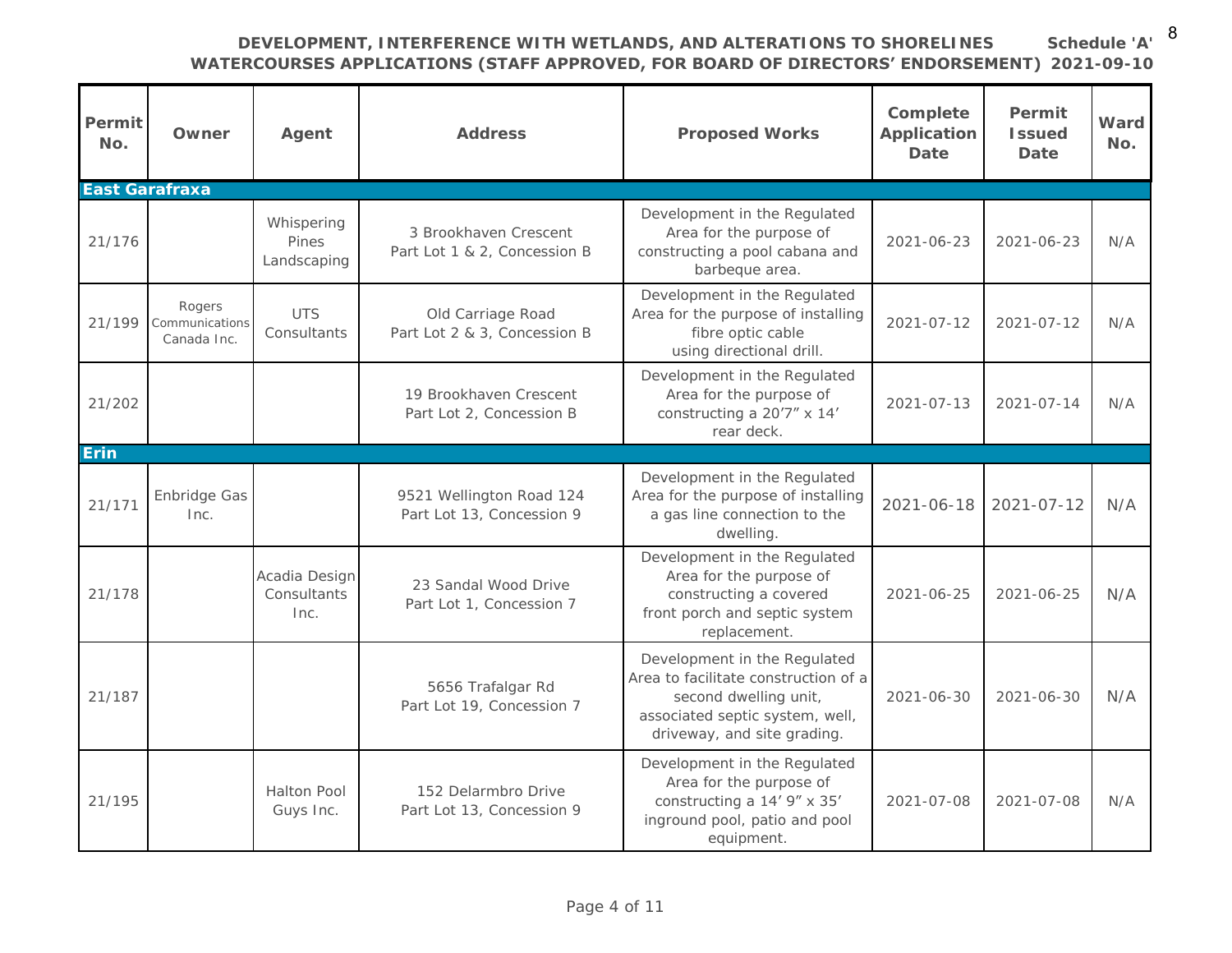9

**Schedule 'A'**

## **DEVELOPMENT, INTERFERENCE WITH WETLANDS, AND ALTERATIONS TO SHORELINES**

| Permit<br>No.       | Owner                                         | Agent                          | Address                                            | Proposed Works                                                                                                                                                      | Complete<br>Application<br>Date | Permit<br><b>Issued</b><br>Date | Ward<br>No.    |
|---------------------|-----------------------------------------------|--------------------------------|----------------------------------------------------|---------------------------------------------------------------------------------------------------------------------------------------------------------------------|---------------------------------|---------------------------------|----------------|
| 21/196              |                                               | Halton Pool<br>Guys Inc.       | 134 Delarmbro Drive<br>Part Lot 13, Concession 9   | Development in the Regulated<br>Area for the purpose of<br>constructing a 15' 5" x 30'<br>inground pool, patio and pool<br>equipment.                               | 2021-07-08                      | $2021 - 07 - 08$                | N/A            |
| 21/198              | Homes of<br><b>Distinction</b><br>(2002) Inc. |                                | 129 Perryman Court<br>Part Lot 1, Concession 8     | Development in the Regulated<br>Area for the purpose of<br>constructing a $426.36m^2$<br>single family dwelling, driveway,<br>rear deck, shed and septic<br>system. | $2021 - 07 - 14$                | $2021 - 07 - 15$                | N/A            |
| 21/204              |                                               | <b>Fiddes</b><br>Clipsham Inc. | 5151 Sixth Line<br>Part Lot 7, Concession 7        | Development in the Regulated<br>Area for the purpose of<br>constructing a 106 $m2$<br>artist studio, driveway and septic<br>system.                                 | $2021 - 07 - 26$                | $2021 - 07 - 26$                | N/A            |
| <b>Halton Hills</b> |                                               |                                |                                                    |                                                                                                                                                                     |                                 |                                 |                |
| 20/042              |                                               | Gara Farm<br>Buildings Inc.    | 13850 Sixth Line<br>Part Lot 30, Concession 6      | Development in the Regulated<br>Area for the purpose of<br>constructing an accessory<br>structure.                                                                  | $2021 - 06 - 16$                | $2021 - 08 - 11$                | $\overline{2}$ |
| 21/116              |                                               | 9148566<br>Canada Inc.         | 13503 27 Side Road<br>Part of Lot 28, Concession 8 | Development in the Regulated<br>Area to reconstruct a single<br>dwelling and accessory structure<br>(detached garage).                                              | $2021 - 07 - 20$                | $2021 - 07 - 22$                | $\overline{2}$ |
| 21/174              |                                               |                                | 55 Samuel Crescent<br>Part Lot 12, Concession 10   | Development in the Regulated<br>Area for the purpose of<br>constructing a 15'8" x 11'10"<br>covered porch.                                                          | $2021 - 06 - 16$                | $2021 - 06 - 24$                | $\overline{4}$ |
| 21/182              |                                               |                                | 15 Worden View<br>Part Lot 27, Concession 6        | Development in the Regulated<br>Area for the purpose of<br>constructing a 38' x 18' inground<br>pool, patio and pool equipment.                                     | $2021 - 06 - 25$                | 2021-07-08                      | $\overline{2}$ |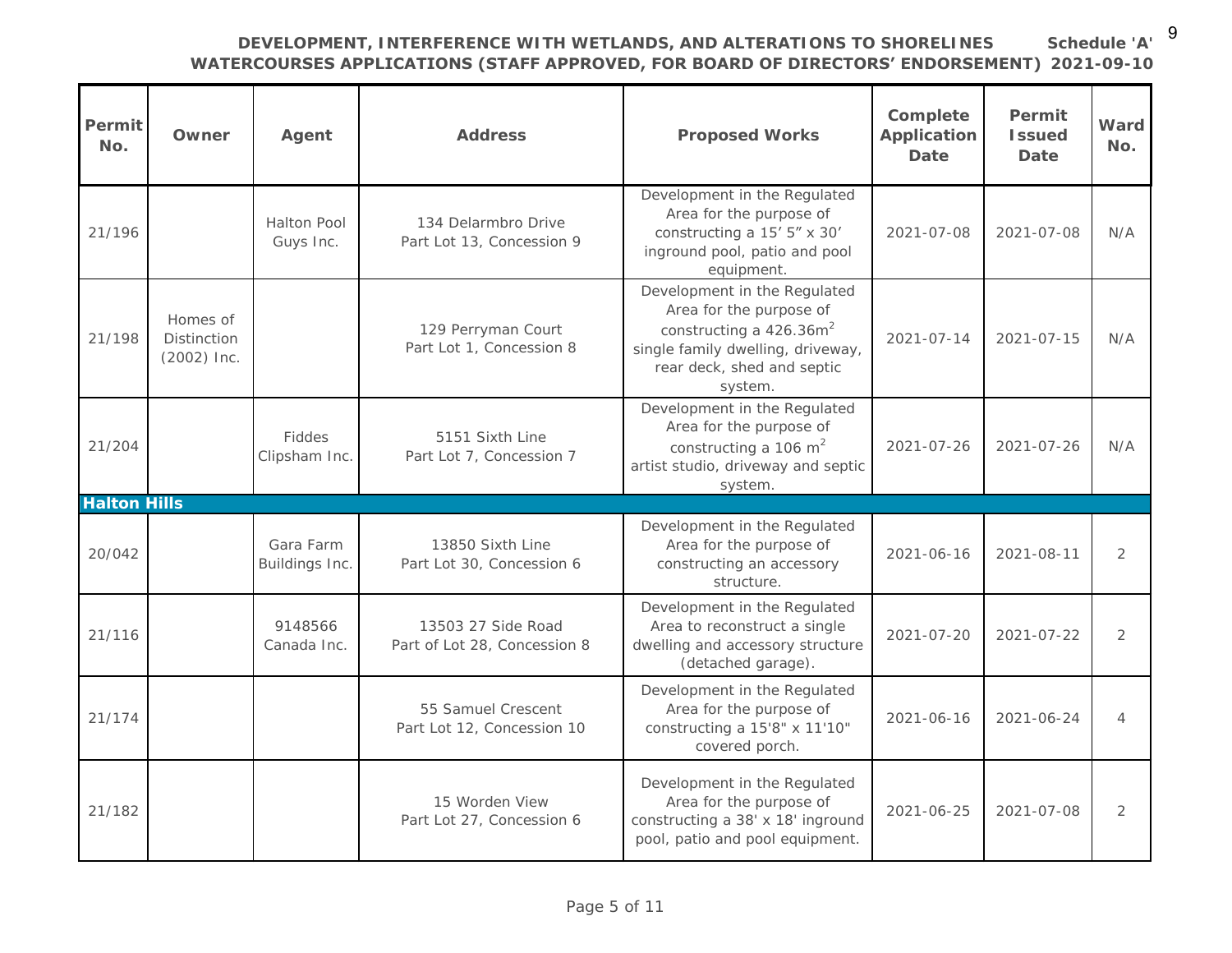**Schedule 'A'** 10

## **DEVELOPMENT, INTERFERENCE WITH WETLANDS, AND ALTERATIONS TO SHORELINES**

| Permit<br>No. | Owner                          | Agent                                                | Address                                                                             | Proposed Works                                                                                                                                                                                                        | Complete<br>Application<br>Date | Permit<br><b>Issued</b><br>Date | Ward<br>No.    |
|---------------|--------------------------------|------------------------------------------------------|-------------------------------------------------------------------------------------|-----------------------------------------------------------------------------------------------------------------------------------------------------------------------------------------------------------------------|---------------------------------|---------------------------------|----------------|
| 21/192        |                                | Shrestha<br>Engineering<br>Inc.                      | 2 Shortill Road<br>Part Lot 32, Concession 8                                        | Development in the Regulated<br>Area for the purpose of<br>constructing a single family<br>dwelling, attached garage, rear<br>deck, driveway and septic system                                                        | $2021 - 07 - 23$                | $2021 - 07 - 30$                | $\overline{2}$ |
| 21/203        | 2773024<br>Ontario Inc.        | Robert<br>Russell<br>Planning<br>Consultants<br>Inc. | 10672 & 10852<br>Winston Churchill Boulevard<br>Part Lots 14 & 15,<br>Concession 11 | Development in the Regulated<br>Area for the construction of a<br>stormwater management pond,<br>outlet and associated grading<br>works for the purpose of<br>constructing a residential<br>subdivision (24T 89011/H) | $2021 - 07 - 16$                | $2021 - 07 - 19$                | $\overline{2}$ |
| 21/209        |                                | <b>Triton Pools</b><br>Inc.                          | 53 Barraclough Boulevard<br>Part Lot 20, Concession 10                              | Development in the Regulated<br>Area for the purpose of<br>constructing a 16' x 34'<br>inground pool, interlock patio, and<br>armour stone retaining wall.                                                            | $2021 - 07 - 16$                | $2021 - 07 - 16$                | $\overline{2}$ |
| 21/213        |                                |                                                      | 20 Alexander Street<br>Part Lot 20, Concession 9                                    | Development in the Regulated<br>Area for the purpose of<br>constructing a deck.                                                                                                                                       | $2021 - 07 - 18$                | 2021-07-19                      | $\overline{2}$ |
| 21/219        |                                |                                                      | 236 Eaton Street<br>Part Lot 14, Concession 9                                       | Development in the Regulated<br>Area for the purpose of<br>constructing a rear yard<br>patio, wood deck, concrete<br>walkway and gazebo.                                                                              | 2021-08-06                      | 2021-08-20                      | $\overline{4}$ |
| 21/235        |                                |                                                      | 16840 27 Side Road<br>Part Lot 27, Concession 11                                    | Development in the Regulated<br>Area for the purpose of<br>constructing a 25' x 23' 8"<br>attached garage and shed                                                                                                    | $2021 - 08 - 10$                | 2021-08-19                      | $\overline{2}$ |
| 21/236        |                                |                                                      | 15692 22 Side Road<br>Part Lot 22, Concession 10                                    | Development in the Regulated<br>Area for the purpose of replacing<br>a septic tank.                                                                                                                                   | $2021 - 08 - 17$                | 2021-08-17                      | $\overline{2}$ |
| 21/238        | Town of<br><b>Halton Hills</b> |                                                      | 22 Side Road<br>Part Lot 22 & 23, Concession 6                                      | Development in the Regulated<br>Area for the purpose of replacing<br>two culverts and<br>constructing a retaining wall.                                                                                               | $2021 - 08 - 16$                | 2021-08-17                      | $\overline{2}$ |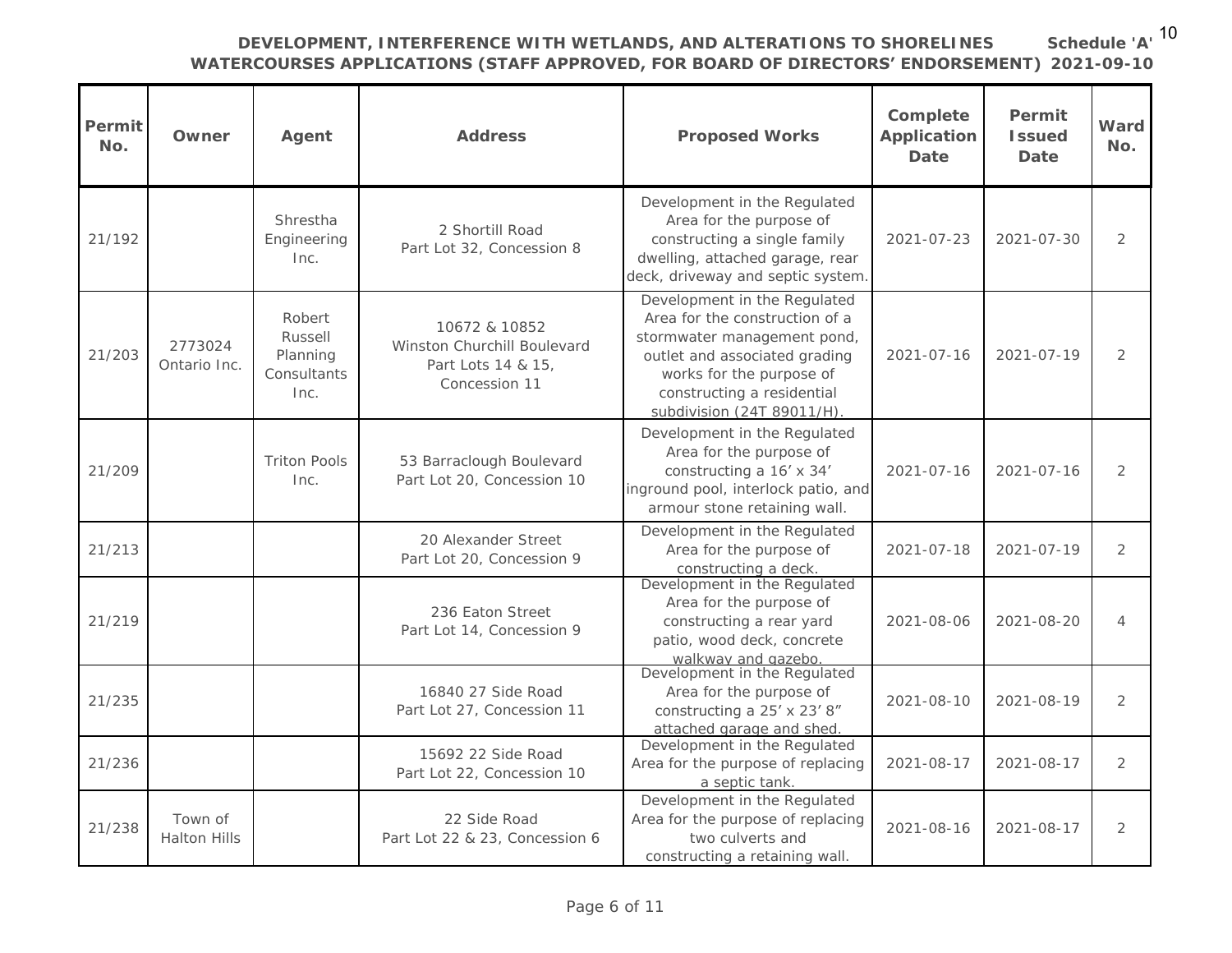**Schedule 'A'** 11

| Permit<br>No.         | Owner                         | Agent                                  | Address                                                                             | Proposed Works                                                                                                                                                      | Complete<br>Application<br>Date | Permit<br><b>Issued</b><br>Date | Ward<br>No.    |
|-----------------------|-------------------------------|----------------------------------------|-------------------------------------------------------------------------------------|---------------------------------------------------------------------------------------------------------------------------------------------------------------------|---------------------------------|---------------------------------|----------------|
| 21/256                |                               |                                        | 0 Third Line<br>Part Lot 29, Concession 4                                           | Development in the Regulated<br>Area for the purpose of<br>constructing a single family<br>dwelling, driveway, septic bed,<br>rear patio and pool.                  | 2021-08-26                      | 2021-08-27                      | $\mathbb{1}$   |
| 21/264                |                               | Ultimate<br><b>Building</b><br>Design, | 11902 Sixth Line<br>Part of Lot 20, Concession 6                                    | Development in the Regulated<br>Area to facilitate construction of a<br>detached garage and driveway<br>extension.                                                  | 2021-08-27                      | 2021-08-27                      | $\overline{2}$ |
| Mississauga<br>21/037 | Region of<br>Peel             | CIMA Canada<br>Inc.                    | 1300 Lakeshore Road East<br>(GE Booth WWTP)<br>Part Lots 6 & 7,<br>Concession 3 SDS | Development in a Regulated Area<br>to facilitate construction works at<br>the GE Booth<br>WWTP.                                                                     | $2021 - 05 - 03$                | $2021 - 08 - 13$                | $\mathcal{I}$  |
| 21/040                | City of<br>Mississauga        | Aquafor<br>Beech Ltd.                  | Credit River (below Ostler Court)<br>Part Lot 7, Range 2 SDS                        | Development in a Regulated Area<br>and alteration to a watercourse to<br>facilitate erosion protection and<br>channel restoration works within<br>the Credit River. | $2021 - 02 - 17$                | $2021 - 07 - 12$                | $\overline{7}$ |
| 21/062                | City of<br>Mississauga        | Aquafor<br>Beech Ltd.                  | 1190 Dixie Road<br>Lakeview Golf Course<br>Part Lot 6, Concession 2 SDS             | Development in the Regulated<br>Area and alteration to a<br>watercourse to facilitate<br>the erosion protection works and<br>restoration of Applewood Creek.        | $2021 - 03 - 08$                | $2021 - 07 - 14$                | 1              |
| 21/067<br>revised     | Peel District<br>School Board | Hossack &<br>Associates<br>Architects  | 277 Mississauga Valley Boulevard<br>Part Lots 14 & 15,<br>Concession 1 NDS          | Development in the Regulated<br>Area and floodplain of Cooksville<br>Creek to facilitate site grading<br>and the construction of two<br>parking spaces.             | $2021 - 03 - 18$                | $2021 - 07 - 13$                | $\overline{4}$ |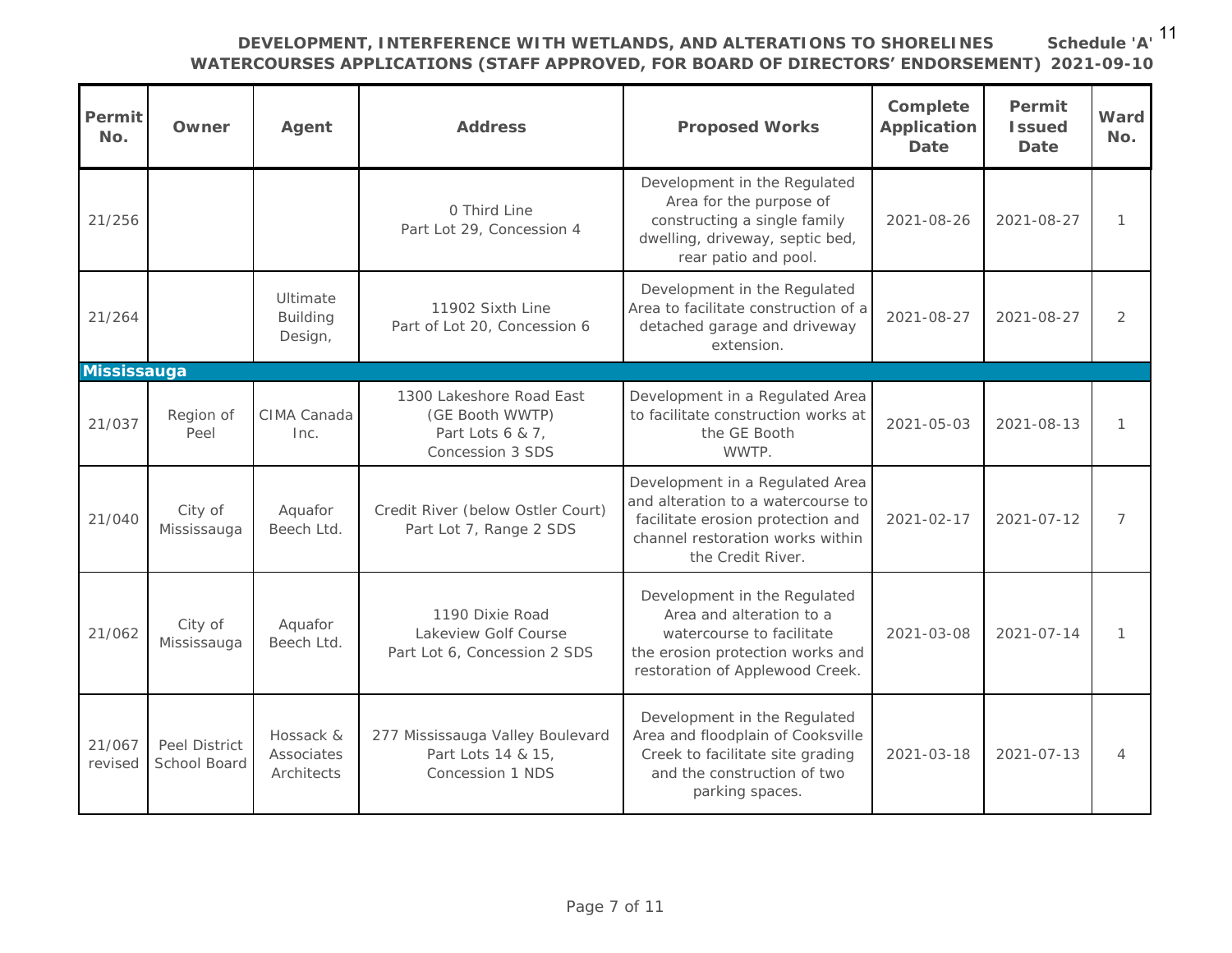**Schedule 'A'** 12

### **DEVELOPMENT, INTERFERENCE WITH WETLANDS, AND ALTERATIONS TO SHORELINES**

| Permit<br>No. | Owner                             | Agent                                    | Address                                                                    | Proposed Works                                                                                                                                                                                                                             | Complete<br>Application<br>Date | Permit<br><b>Issued</b><br>Date | Ward<br>No.    |
|---------------|-----------------------------------|------------------------------------------|----------------------------------------------------------------------------|--------------------------------------------------------------------------------------------------------------------------------------------------------------------------------------------------------------------------------------------|---------------------------------|---------------------------------|----------------|
| 21/082        | 2510 Royal<br>Windsor Drive<br> P | A.M.<br>Candaras &<br>Associates<br>Ltd. | 2510 & 2520 Royal Windsor Dr<br>Part Lot 34, Concession 3                  | Development in the Regulated<br>area to facilitate construction of<br>two industrial buildings and<br>associated parking and alteration<br>to a watercourse for a sanitary<br>pipe crossing, culvert replacement<br>and restoration works. | $2021 - 04 - 01$                | $2021 - 07 - 23$                | $\overline{2}$ |
| 21/090        | City of<br>Mississauga            | <b>GEO Morphix</b><br>Itd.               | Mary Fix Creek at Dundas St W<br>Part Lot 18, Concession 1 SDS             | Development in the Regulated<br>Area and alteration to a<br>watercourse to facilitate<br>erosion control works along Mary<br>Fix Creek.                                                                                                    | 2021-08-13                      | 2021-09-01                      | $\overline{7}$ |
| 21/122        | City of<br>Mississauga            |                                          | 106 King Street East<br>(Cooksville Park)<br>Part Lot 15, Concession 1 SDS | Development in the Regulated<br>Area to facilitate park<br>improvements and creation<br>of a community garden.                                                                                                                             | 2021-05-07                      | $2021 - 07 - 14$                | $\overline{7}$ |
| 21/124        |                                   | Shoreplan<br>Engineering<br>Limited      | 1550 Watersedge Road<br>Part Lot 27 Concession 3 SDS                       | Development in the Regulated<br>Area for the purpose of<br>constructing a new sea wall<br>and fill placement.                                                                                                                              | $2021 - 05 - 25$                | $2021 - 07 - 23$                | $\overline{2}$ |
| 21/131        | City of<br>Mississauga            | McIntosh<br>Perry                        | Old Derry Road Bridge<br>Lots 10 & 11, Concession 3 WHS                    | Development in the Regulated<br>Area for the purpose of<br>rehabilitating the existing<br>Old Derry Road Bridge over the<br>Credit River.                                                                                                  | $2021 - 05 - 17$                | $2021 - 07 - 22$                | 11             |
| 21/139        |                                   | <b>Farthworks</b><br>Landscaping<br>Inc. | 1785 Covington Terrace<br>Part Lot 4, Range 5 NDS                          | Development in the Regulated<br>Area for the purpose of<br>constructing a pool and<br>associated landscaping                                                                                                                               | $2021 - 07 - 04$                | $2021 - 07 - 13$                | 6              |
| 21/183        |                                   | UBDC Inc.                                | 1066 Beachcomber Road<br>Part Lot 11, Concession 2 SDS                     | Development in the Regulated<br>Area to facilitate construction of a<br>rear deck/balcony.                                                                                                                                                 | 2021-07-06                      | 2021-07-06                      | $\mathbf{1}$   |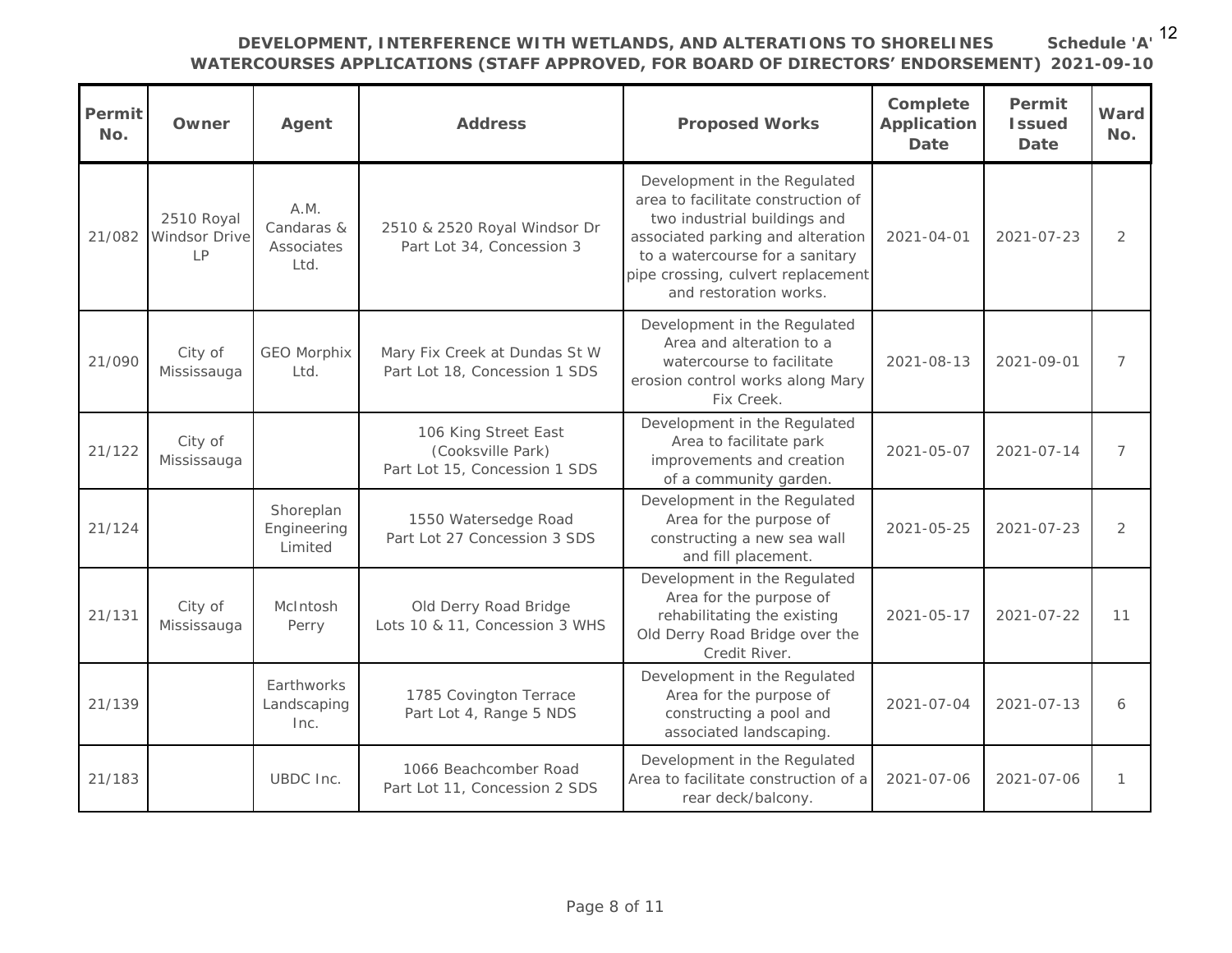| 21/186        |                                        | Chamberlain<br>Architect             | 1542 Stonehaven Dr<br>Part Lot 27, Concession 3 SDS   | Development in the Regulated<br>Area to facilitate construction of a<br>sunroom, patio, and associated<br>landscaping                                                                  | $2021 - 07 - 07$                | $2021 - 07 - 07$                | $\overline{2}$ |
|---------------|----------------------------------------|--------------------------------------|-------------------------------------------------------|----------------------------------------------------------------------------------------------------------------------------------------------------------------------------------------|---------------------------------|---------------------------------|----------------|
| Permit<br>No. | Owner                                  | Agent                                | Address                                               | Proposed Works                                                                                                                                                                         | Complete<br>Application<br>Date | Permit<br><b>Issued</b><br>Date | Ward<br>No.    |
| 21/188        |                                        | David Small<br>Designs               | 1495 Lochlin Trail<br>Part Lot 13, Concession 2 SDS   | Development in the Regulated<br>Area to facilitate construction of a<br>new dwelling, front and rear<br>covered porches, rear terrace,<br>paverstone patio, in-ground pool<br>and spa. | $2021 - 07 - 21$                | $2021 - 07 - 21$                | $\mathcal{I}$  |
| 21/194        |                                        |                                      | 6664 Rothschild Trail<br>Lot 9, Concession 2 WHS      | Development in the Regulated<br>Area for the purpose of<br>constructing a swimming<br>pool and hot tub.                                                                                | 2021-07-08                      | $2021 - 07 - 08$                | 11             |
| 21/197        |                                        | W.E.<br>Oughtred &<br>Associates     | 1392 Stavebank Road<br>Part Lot 3, Range 2 CIR        | Development in the Regulated<br>Area for the purpose of relocation<br>of a hot tub and patio.                                                                                          | $2021 - 07 - 12$                | $2021 - 07 - 12$                | $\mathbf{1}$   |
| 21/208        |                                        |                                      | 1301 Gatehouse Drive<br>Part Lot 25, Concession 3 SDS | Development in the Regulated<br>Area for the purpose of<br>constructing a balcony.                                                                                                     | $2021 - 07 - 20$                | $2021 - 07 - 20$                | $\overline{2}$ |
| 21/210        |                                        |                                      | 4531 Gatineau Avenue<br>Part Lot 13, Concession 2 NDS | Development in the Regulated<br>Area for the purpose of<br>constructing a rear deck<br>and basement entrance.                                                                          | 2021-08-04                      | 2021-08-04                      | $\overline{4}$ |
| 21/211        | Stonebrook 2<br>Limited<br>Partnership | Glen Schnarr<br>& Associates<br>Inc. | 1035 Southdown Road<br>Part Lot 30, Concession 2 SDS  | Development in a Regulated Area<br>for the purposes of the<br>construction of a<br>residential condominium building.                                                                   | $2021 - 07 - 16$                | $2021 - 07 - 19$                | $\overline{2}$ |
| 21/212        | Armagh                                 |                                      | 927 Meadow Wood Road<br>Part Lot 27, Concession 3 SDS | Development in a Regulated Area<br>for the purposes of the<br>construction of an<br>addition to an existing building<br>including grading, stormwater<br>management and<br>landscaping | $2021 - 07 - 16$                | $2021 - 07 - 19$                | $\overline{2}$ |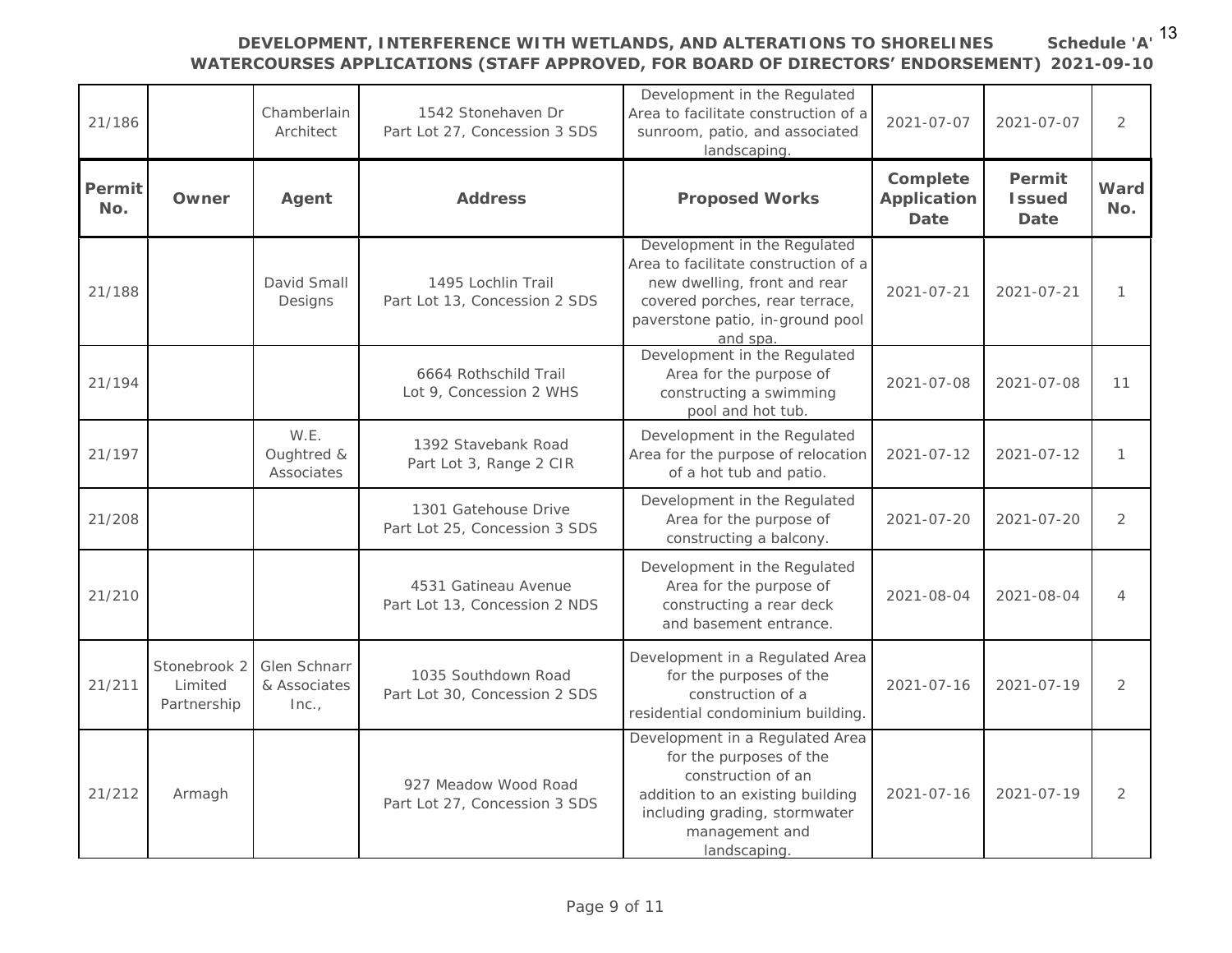| 21/214        |                                                            | Memar<br>Architects                 | 1081 Fourth Street<br>Part Lot 8, Concession 2 SDS              | Development in the Regulated<br>Area for the purpose of<br>constructing a single family<br>dwelling and associated grading                   | 2021-07-28                      | $2021 - 07 - 28$                | 1              |
|---------------|------------------------------------------------------------|-------------------------------------|-----------------------------------------------------------------|----------------------------------------------------------------------------------------------------------------------------------------------|---------------------------------|---------------------------------|----------------|
| Permit<br>No. | Owner                                                      | Agent                               | Address                                                         | Proposed Works                                                                                                                               | Complete<br>Application<br>Date | Permit<br><b>Issued</b><br>Date | Ward<br>No.    |
| 21/217        | 2565505<br>Ontario Inc.                                    | Shoreplan<br>Engineering<br>Limited | 0 Watersedge Road<br>Part Lot 27, Concession 3 SDS              | Development in the Regulated<br>Area for the purpose of<br>constructing a new sea wall<br>and fill placement.                                | $2021 - 07 - 23$                | $2021 - 07 - 23$                | $\overline{2}$ |
| 21/218        |                                                            | Gib-San Pools                       | 1379 Glenburnie Road<br>Part Lot 2, Range 2 CIR                 | Development in the Regulated<br>Area to facilitate construction of a<br>proposed pool and patio.                                             | 2021-07-26                      | $2021 - 07 - 29$                | 1              |
| 21/221        |                                                            | Delta Decks                         | 1536 Estes Crescent<br>Part Lot 6, Concession 3 WHS             | Development in the Regulated<br>Area for the purpose of<br>constructing a deck.                                                              | 2021-08-11                      | 2021-08-11                      | 11             |
| 21/223        |                                                            | W.E.<br>Oughtred &<br>Associates    | 1503 Petrie Way<br>Part Lots 26 & 27,<br>Concession 3 SDS       | Development in the Regulated<br>Area to facilitate construction of<br>an attached 2-car garage.                                              | 2021-08-20                      | $2021 - 08 - 20$                | $\overline{2}$ |
| 21/224        | 115239 &<br>678604<br>Ontario Inc.,<br>Cavalia /<br>Illumi | Cavalia/<br>Illumi                  | 7174 Derrycrest Drive<br>Part Lots 11 & 12,<br>Concession 1 WHS | Development in the Regulated<br>Area for the purpose of initial site<br>preparation and<br>ESC-related works for the<br>Cavalia/Illumi site. | $2021 - 07 - 30$                | 2021-08-18                      | 5              |
| 21/225        |                                                            | Solda Pools<br>Ltd.                 | 811 Catcay Court<br>Part Lot 26, Concession 3 SDS               | Development in the Regulated<br>Area to facilitate construction of a<br>pool and patio.                                                      | $2021 - 08 - 09$                | $2021 - 08 - 09$                | $\overline{2}$ |
| 21/254        |                                                            |                                     | 1068 Beachcomber Road<br>Part Lot 11, Concession 2 SDS          | Development in the Regulated<br>Area for the purpose of<br>constructing the rear<br>second story deck.                                       | 2021-08-18                      | $2021 - 08 - 18$                | $\mathbf{1}$   |
| 21/255        | Enbridge Gas<br>Distribution<br>Inc.                       |                                     | 202 & 204 Burhnamthorpe Rd E<br>Part Lot 14, Concession 1 NDS   | Development in a Regulated Area<br>to facilitate the installation of a<br>gas line.                                                          | 2021-08-19                      | 2021-08-19                      | $\overline{4}$ |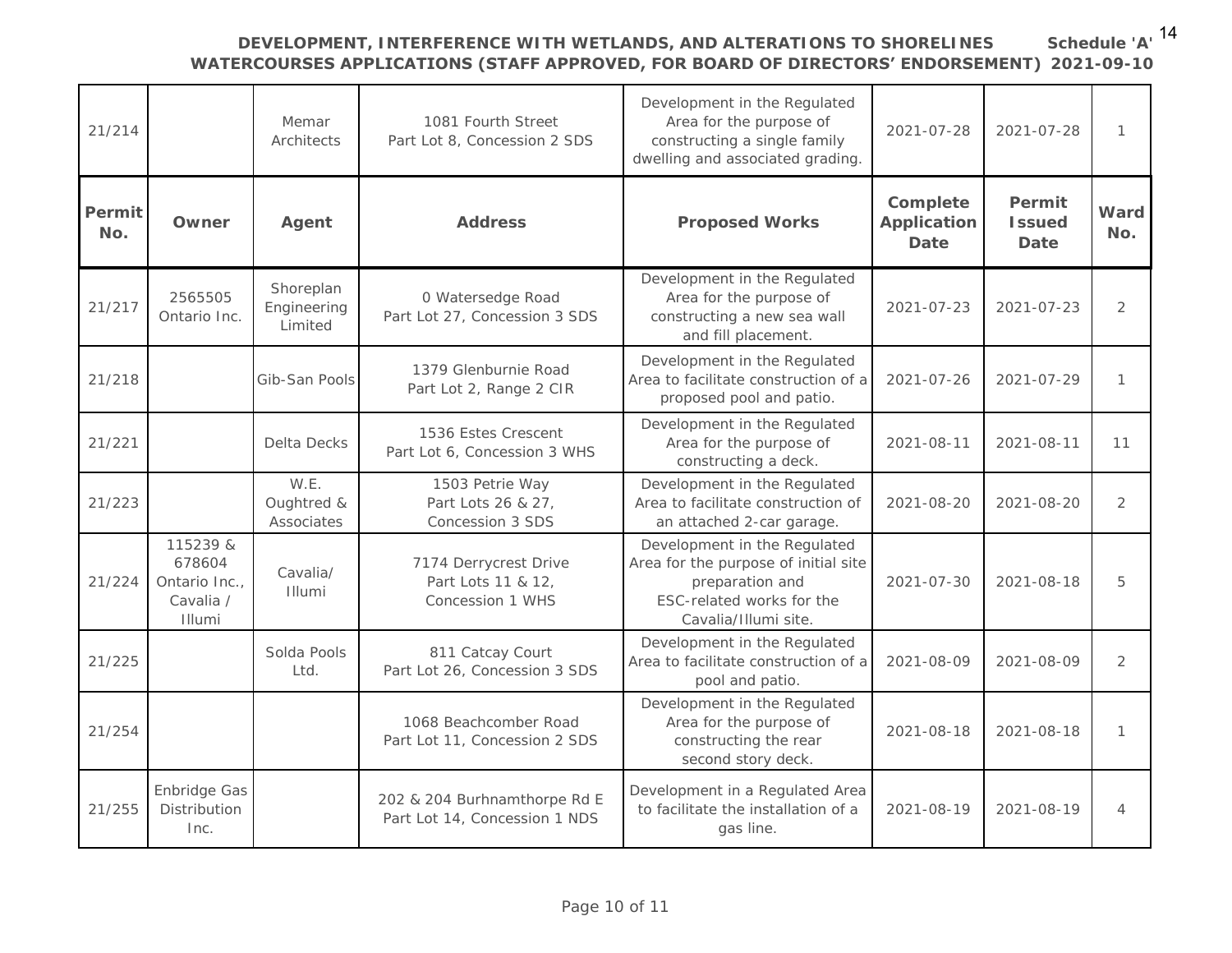**Schedule 'A'** 15

| 21/258        |                                         | K-Lab                                    | 914 Hampton Crescent<br>Part Lot 11, Concession 3 SDS | Development in the Regulated<br>Area for the purpose of<br>constructing a pool and<br>associated landscaping.                                                                     | 2021-08-24                      | 2021-08-24                      | $\mathcal{I}$ |
|---------------|-----------------------------------------|------------------------------------------|-------------------------------------------------------|-----------------------------------------------------------------------------------------------------------------------------------------------------------------------------------|---------------------------------|---------------------------------|---------------|
| Permit<br>No. | Owner                                   | Agent                                    | Address                                               | Proposed Works                                                                                                                                                                    | Complete<br>Application<br>Date | Permit<br><b>Issued</b><br>Date | Ward<br>No.   |
| Mono          |                                         |                                          |                                                       |                                                                                                                                                                                   |                                 |                                 |               |
| 21/246        |                                         |                                          | 713254 1st Line EHS<br>Part Lot 5, Concession 1 EHS   | Development in the Regulated<br>Area for the purpose of<br>constructing a 10' x 16' garden<br>shed.                                                                               | 2021-08-17                      | 2021-08-20                      | N/A           |
| Orangeville   |                                         |                                          |                                                       |                                                                                                                                                                                   |                                 |                                 |               |
| 21/179        | 2500149<br>Ontario Inc.                 | Sheldon<br>Creek<br>Developments<br>Inc. | 15-19 Centre Street<br>Part of Lot 2, Concession E    | Development in the Regulated<br>Area for the construction of<br>townhouses and associated<br>parking lot and grading.                                                             | $2021 - 07 - 13$                | $2021 - 07 - 19$                | N/A           |
| 21/193        |                                         | Pioneer Pools                            | 241 Kensington Place<br>Part Lot 2, Concession 2 WHS  | Development in the Regulated<br>Area for the purpose of<br>constructing a 8.5m x 4.6m<br>inground pool, patio and pool<br>equipment.                                              | 2021-07-08                      | $2021 - 07 - 12$                | N/A           |
| 21/227        | The Clorox<br>Company of<br>Canada Ltd. |                                          | 101 John Street<br>Part Lot 31, Concession 1          | Development in the Regulated<br>Area for grading works with the<br>purpose of facilitating truck<br>deliveries at the rear of the<br>building and drainage ditch<br>improvements. | 2021-08-05                      | $2021 - 08 - 19$                | N/A           |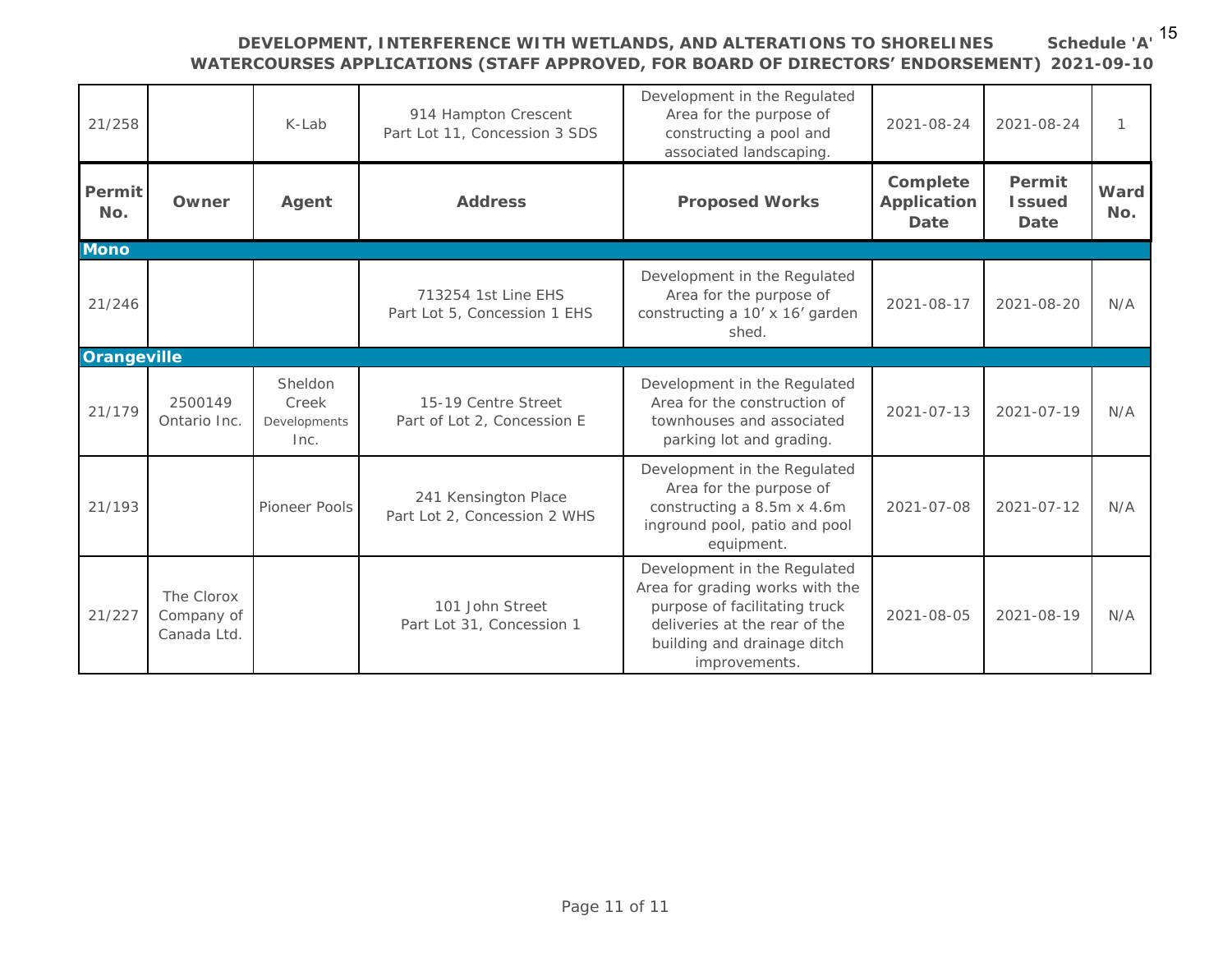**SCHEDULE 'B' PAGE -1- 2021-09-10**

**TO:** The Chair and Members of the Board of Directors, Credit Valley Conservation

#### **SUBJECT: 2022 BOARD OF DIRECTORS MEETING SCHEDULE**

#### **PURPOSE: To seek approval of the Board of Directors of CVC for the 2022 schedule of Board of Directors meetings.**

#### **BACKGROUND:**

At the end of each year, a schedule of CVC Board of Directors meetings is approved by the members for the following calendar year.

#### **ANALYSIS:**

Attached as Schedule 'B', Appendix 1 is the proposed Board of Directors meeting schedule for 2022.

The schedule for Board of Directors meetings follows the previous practice of the second Friday of every month except where that Friday is a statutory holiday or precedes a statutory holiday Monday. Under these circumstances, the meeting is scheduled the third Friday of the month. The Inaugural Meeting of the CVC Board of Directors follows the previous practice of the third Friday of January.

While past practice has been to not schedule a meeting during the month of August, due to the 2022 municipal election on October 24, 2022, we are proposing to hold a meeting during the month of August, tentatively schedule a meeting for September (may be required for approval of memorandums of understanding with municipalities under the *Conservation Authorities Act*) and not hold a meeting in October.

Per resolution #82/11 dated September 9, 2011 the full CVC Board of Directors sits as the Executive Committee/Hearing Board to conduct hearings as required. Therefore, when required, a hearing will be scheduled at the start of an appropriate CVC Board of Directors meeting.

The Peel District School Board and Dufferin-Peel Catholic District School Board have identified their scheduled March Break as the week of March 14 to 18, 2022 inclusive. There will be no CVC Board meeting scheduled that week.

While CVC Board meetings are normally held at the CVC Administration Offices at 1255 Old Derry Road, Mississauga, due to the ongoing COVID 19 pandemic, meetings may be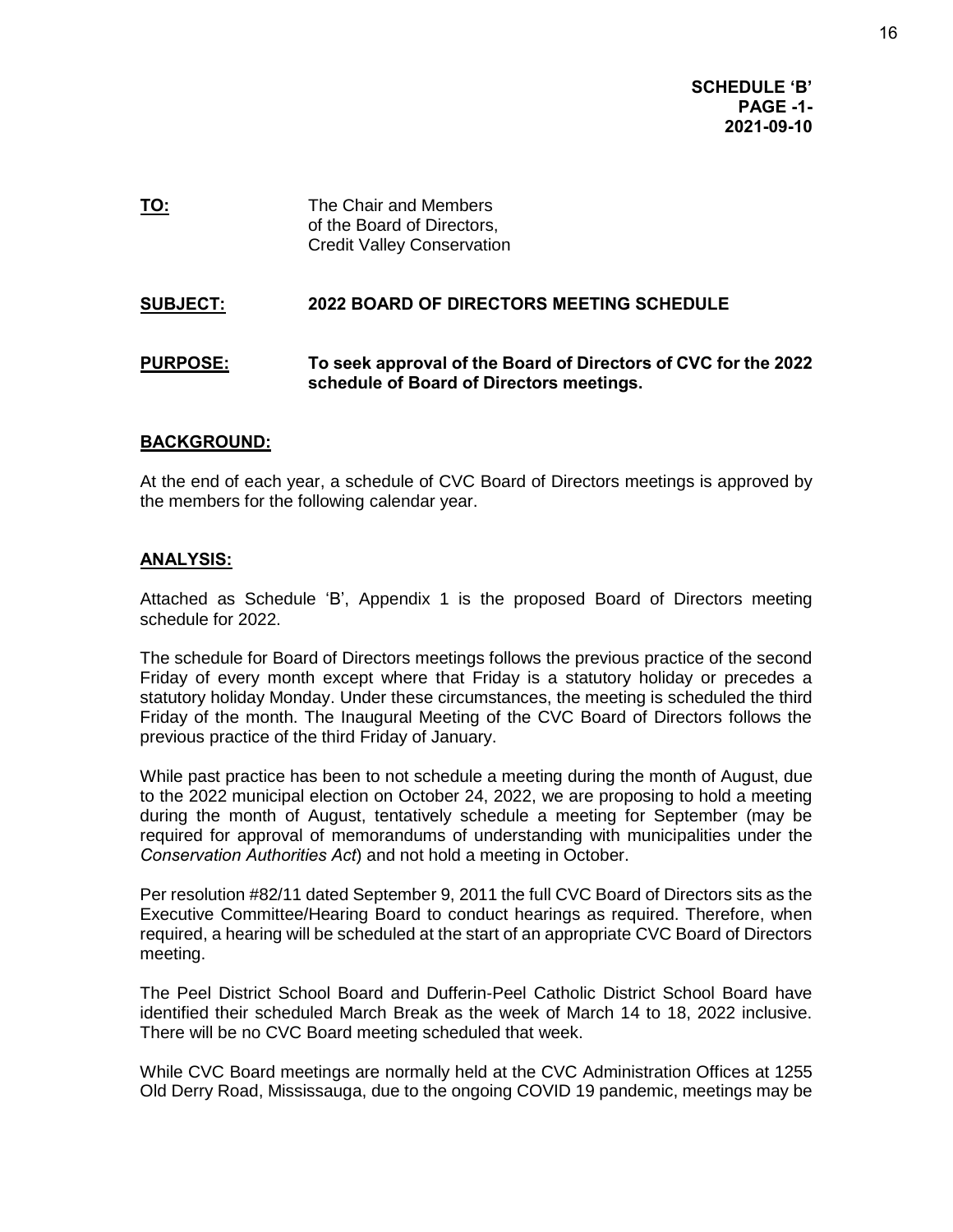#### **SCHEDULE 'B' PAGE -2- 2021-09-10**

held electronically. Members will be notified of the meeting location (at the administrative office or electronic) by email and the meeting location will be posted on the Board of Directors page of the CVC website.

#### **COMMUNICATIONS PLAN:**

The approved schedule of CVC Board of Directors meetings will be forwarded to all member municipalities and the Ministry of Environment, Conservation and Parks.

#### **FINANCIAL IMPLICATIONS:**

There are no financial implications to this report.

#### **RECOMMENDED RESOLUTION:**

*RESOLVED THAT the report entitled "2022 Board of Directors Meeting Schedule" be received and appended as Schedule 'B' to the minutes of this meeting; and further*

*THAT the 2022 schedule of CVC Board of Directors meetings contained therein be approved.* 

#### **Submitted by:**



Tamara Chipperfield Corporate Secretariat

#### **Recommended by:**

\_\_\_\_\_\_\_\_\_\_\_\_\_\_\_\_\_\_\_\_\_\_\_\_\_\_ Deborah Martin-Downs Chief Administrative Officer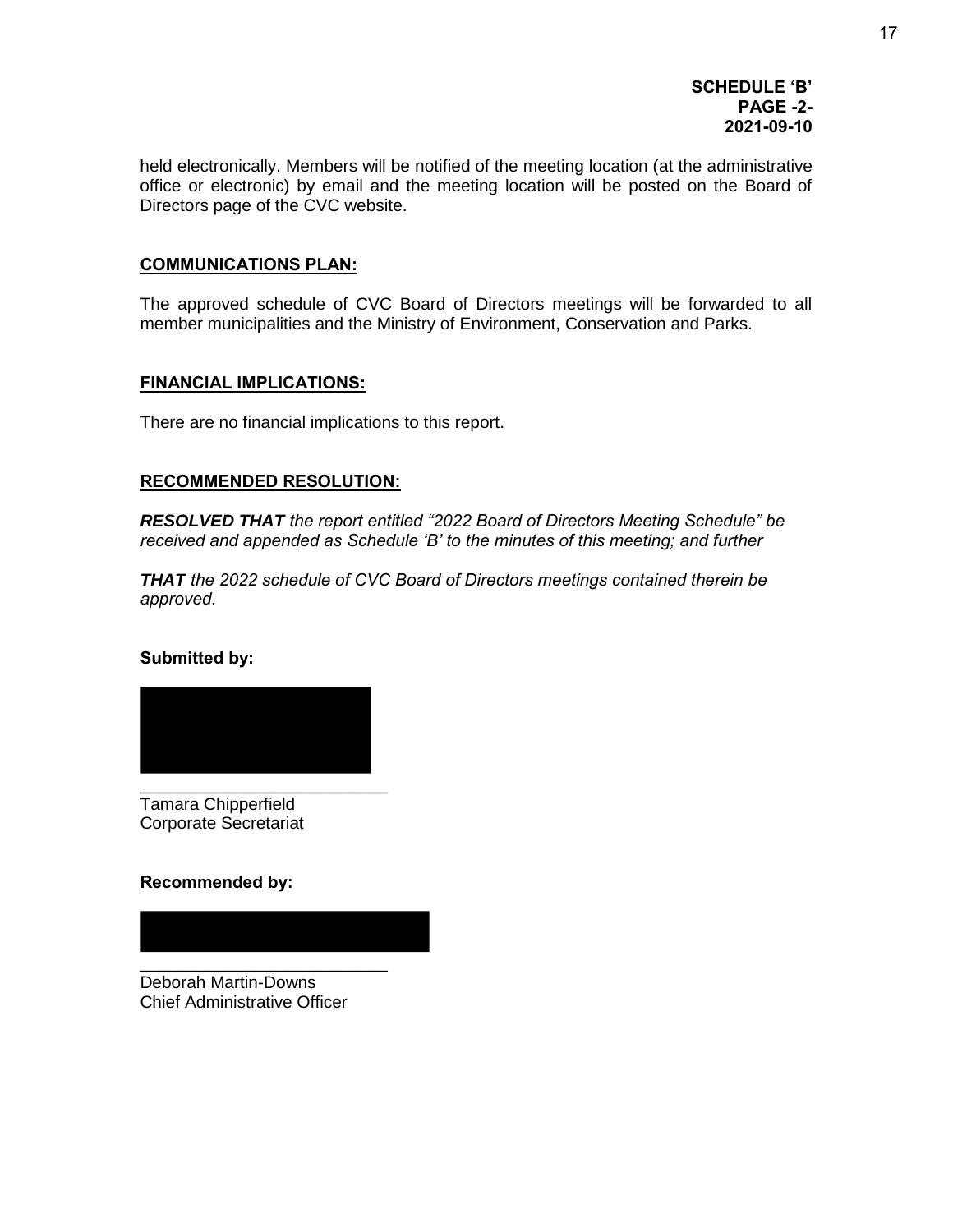

#### **TO MEMBERS, MUNICIPALITIES AND STAFF**

**2022 Schedule of CVC Board of Directors Meetings** Board Meetings Commence at 9:30 a.m.

**January 21, 2022 (Inaugural Meeting)**

**February 18, 2022 (Week later due to Family Day)**

**March 11, 2022**

**April 8, 2022**

**May 13, 2022**

**June 10, 2022**

**July 8, 2022**

**August 12, 2022**

**September 9, 2022 (Tentatively scheduled)**

**November 11, 2022**

**December 9, 2022**

All meetings will be held at the CVC Administration Office, 1255 Old Derry Rd, Mississauga, ON unless specified otherwise.

As per CVC Resolution #82/11 any required Hearing Board will be held prior to a regularly scheduled Board of Directors meeting.

*Approved by Resolution # XX/21, September 10, 2021*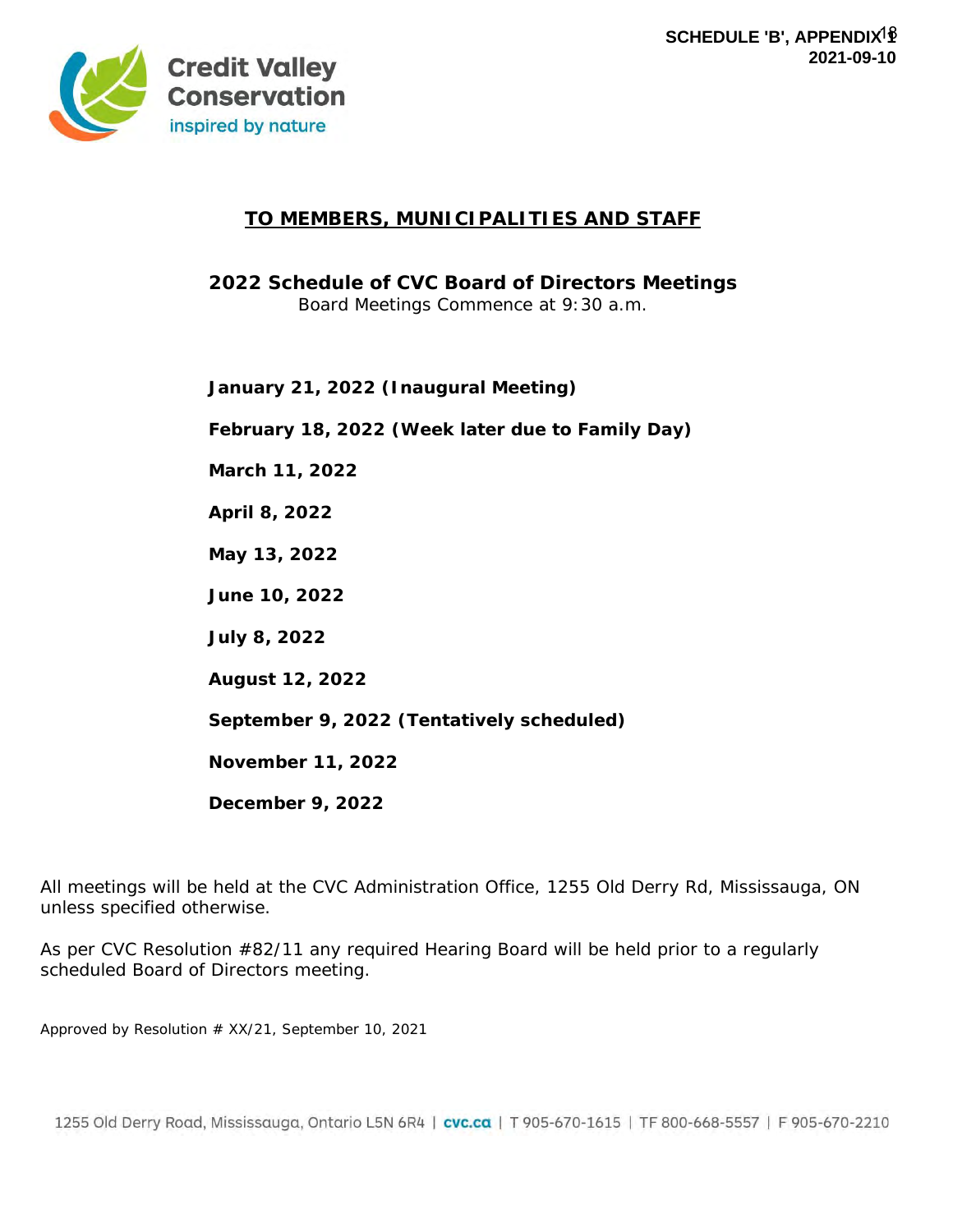**SCHEDULE 'C' PAGE -1- 2021-09-10**

**TO:** The Chair and Members of the Board of Directors, Credit Valley Conservation

#### **SUBJECT: FINANCIAL AUDIT SERVICES POLICY**

#### **PURPOSE: To request approval by the Board of Directors of CVC for the Draft Financial Audit Services Policy**

#### **BACKGROUND:**

The Board of Directors for Credit Valley Conservation Authority (CVCA) has a longstanding history of requiring management to engage a third-party independent audit firm to review the financial records, processes, and filings of the corporation on an annual basis. This practice has ensured that the authority has been open and transparent with member municipalities, other levels of government, and residents of the watershed. By practice, CVC management would seek approval of the Board of Directors from time-totime to go to market to secure audit services through a competitive process.

Management has also engaged independent audit services to review processes and practices of the authority. Examples of this include past program reviews that have been conducted by the Region of Peel Internal Audit Division and review of HST submissions using a tax specialist audit firm to ensure full recoveries. Management has also utilized the Auditor of Record (the firm appointed by the Board) for matters involving tax advice or business matters of the corporation (e.g., registered charity status).

Having access to such professional services is critical for the Financial Services Division of CVC. The insights, advice, and findings of auditors help to ensure that CVC is a wellrun organization and is proactively avoiding any issues related to complex requirements of financial reporting, taxation, charitable status, and business operations.

At the April 9, 2021 meeting of the CVC Board of Directors, the Deputy CAO and Directors of Corporate Services was directed by the Board to establish a Financial Audit Services Policy and to present the policy for approval. Attached to this report is the draft policy for Board consideration (Schedule 'C', Appendix 1).

#### **ANALYSIS:**

As part of the background research for the drafting of this policy CVC reviewed material from other public sector organizations (policies) and from CPA Ontario (audit standards). Further, staff incorporated the direction of the Board that was provided at the April 9, 2021 meeting, into the drafting of this policy.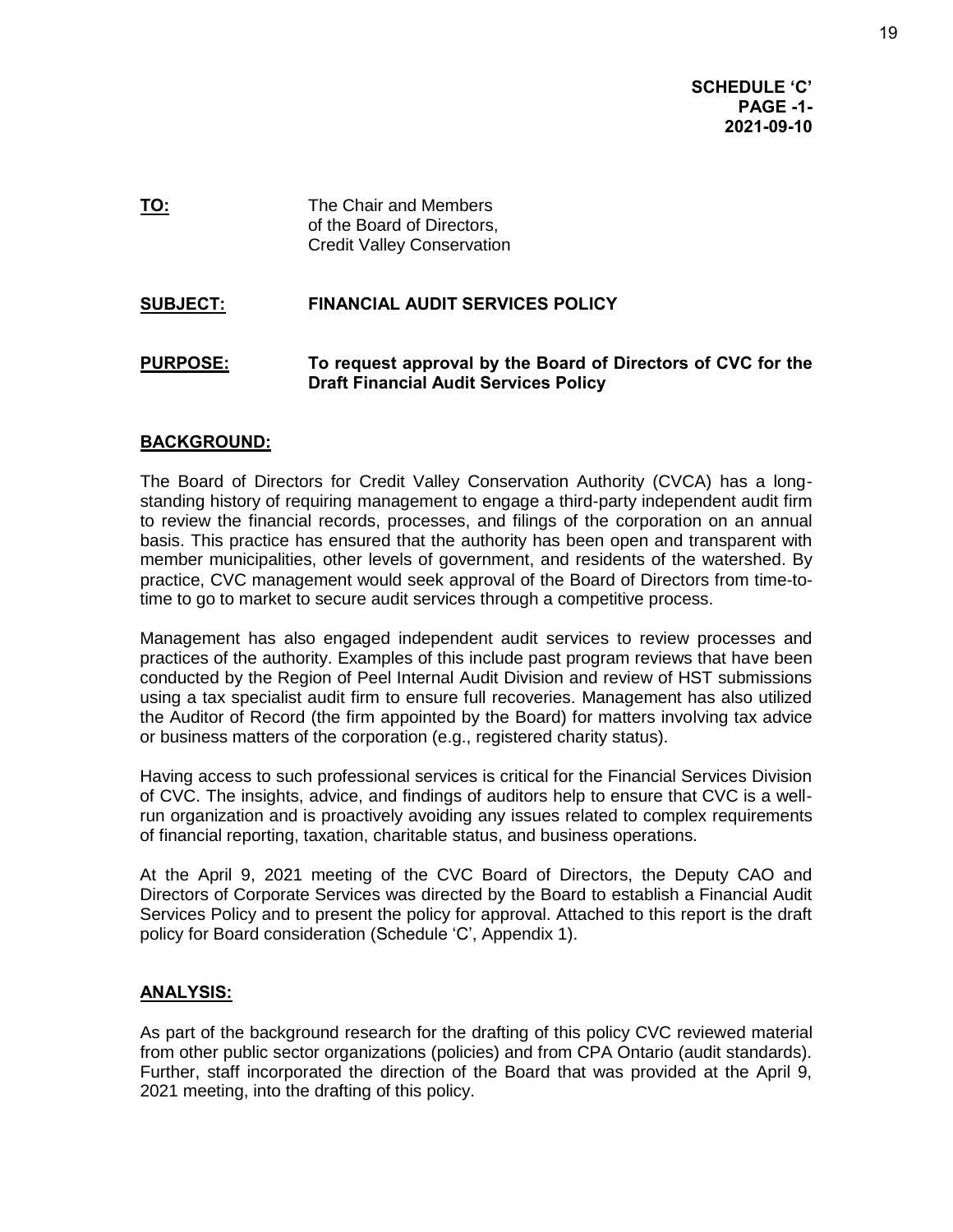#### **SCHEDULE 'C' PAGE -2- 2021-09-10**

The draft policy articulates that CVC is committed to transparency, accountability, and respect of public funds. The objectives of the policy include:

- 1. Setting requirements for the type or range of audit services that the Board and management would seek to contract.
- 2. Limitation on the contract term of the Auditor of Record to ensure an objective audit process and an auditor that is selected through a competitive process.
- 3. Establish the differing approval authorities for the Auditor of Record (the Board) and other types of audit services (the CAO and Director of Corporate Services).

An important change set out in the policy relates to limits on the contracted term of the Audit of Record. The policy states that a single firm (subsidiary of the firm or firm that was acquired/merged) cannot be the Auditor of Record for a total contracted period exceeding ten consecutive years. In addition, the policy stipulates that at a minimum a full request for proposal (RFP) competitive process for audit services must be conducted every five years.

It is also important to note that the scope of the policy allows for a single audit firm to be contracted for both the authority and the CVC Foundation (CVCF). This approach has served CVC and CVCF well in the past and has resulted in decreased audit fees because of the business relationship between the two entities (efficiency of a single auditor reduces service duplication). Any engagement for Auditor of Record will still be subject to the approval of both the CVC Board and the CVCF Board. Any corporate audit services will be approved by the CAO and the Director of Corporate Services in accordance with the CVC Purchasing Policy.

#### **COMMUNICATIONS PLAN:**

There are no communications implications for this policy. The policy will be utilized to inform the terms of a future RFP and contract for financial audit services.

#### **FINANCIAL IMPLICATIONS:**

There is no financial impact to CVC for this policy. At the time the Auditor of Record is approved by the Board, contract pricing (fees) will be provided. Any use of audit services by the corporation is done within approved budgets.

#### **CONCLUSION:**

The Board of Directors of CVC had directed management to prepare a policy for financial audit services in April of 2021. The draft policy includes the specific requests of the Board of Directors and articulates industry best practices. Having a policy in places ensures that the CVC Board and management's ongoing commitment, as demonstrated through long-standing practice, to transparency, accountability and respect of public funds is now clearly stated in policy.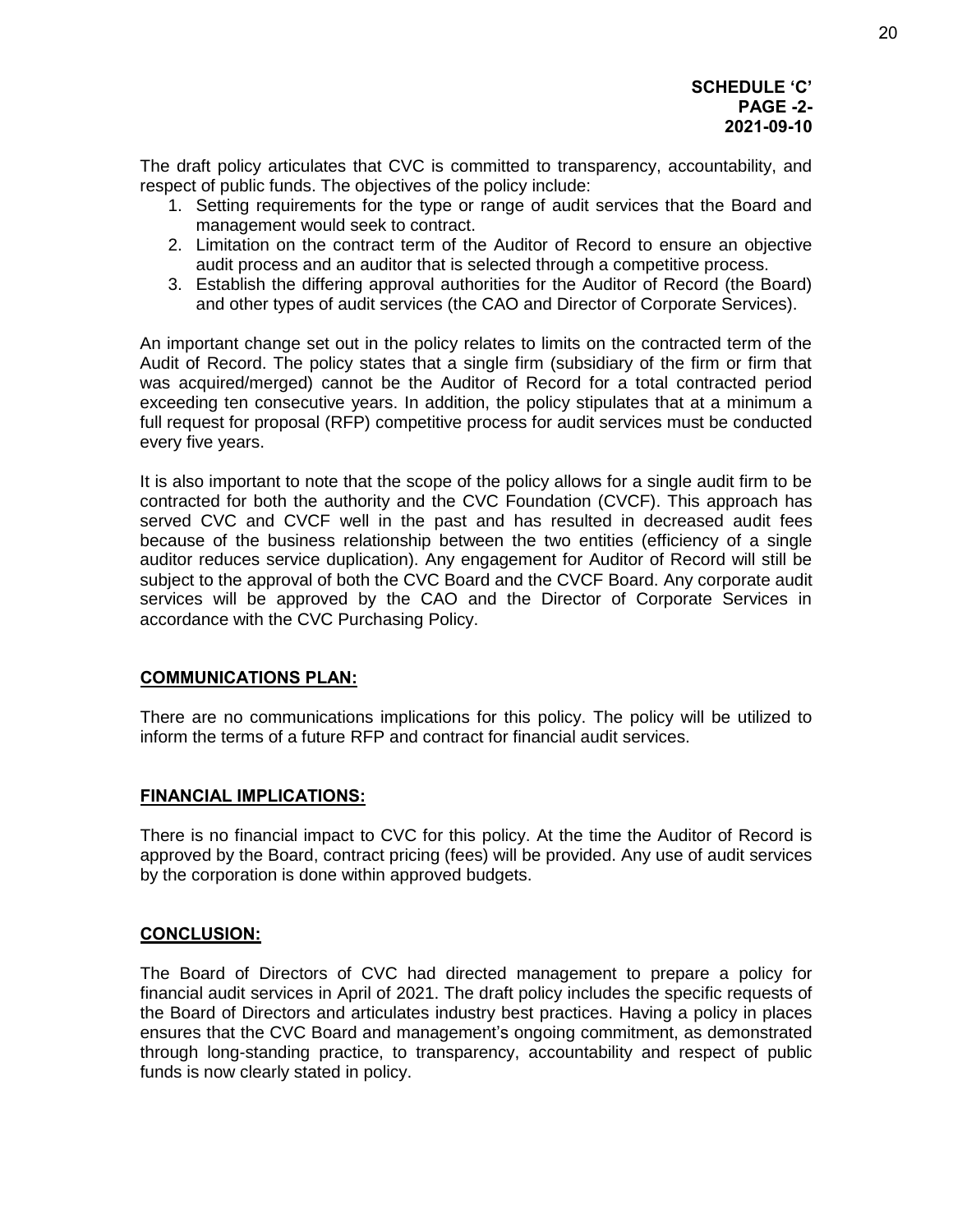**SCHEDULE 'C' PAGE -3- 2021-09-10**

#### **RECOMMENDED RESOLUTION:**

*WHEREAS the Board of Directors deemed it necessary and appropriate to develop a Financial Audit Services Policy to formalize the long-standing commitment by CVC to accountability and transparency* 

*THEREFORE BE IT RESOLVED THAT the report entitled "Financial Audit Services Policy" be received and appended to the minutes of this meeting as Schedule 'C'; and further* 

*THAT the Board of Directors grant approval for the Financial Audit Services Policy.*

#### **Submitted by:**



Roger Tharakan **Jeff Payne** Senior Manager, Financial Services **Example 20 Senior Manager**, Financial Services



Director, Corporate Services

#### **Recommended by:**

Deborah Martin-Downs Chief Administrative Officer

\_\_\_\_\_\_\_\_\_\_\_\_\_\_\_\_\_\_\_\_\_\_\_\_\_\_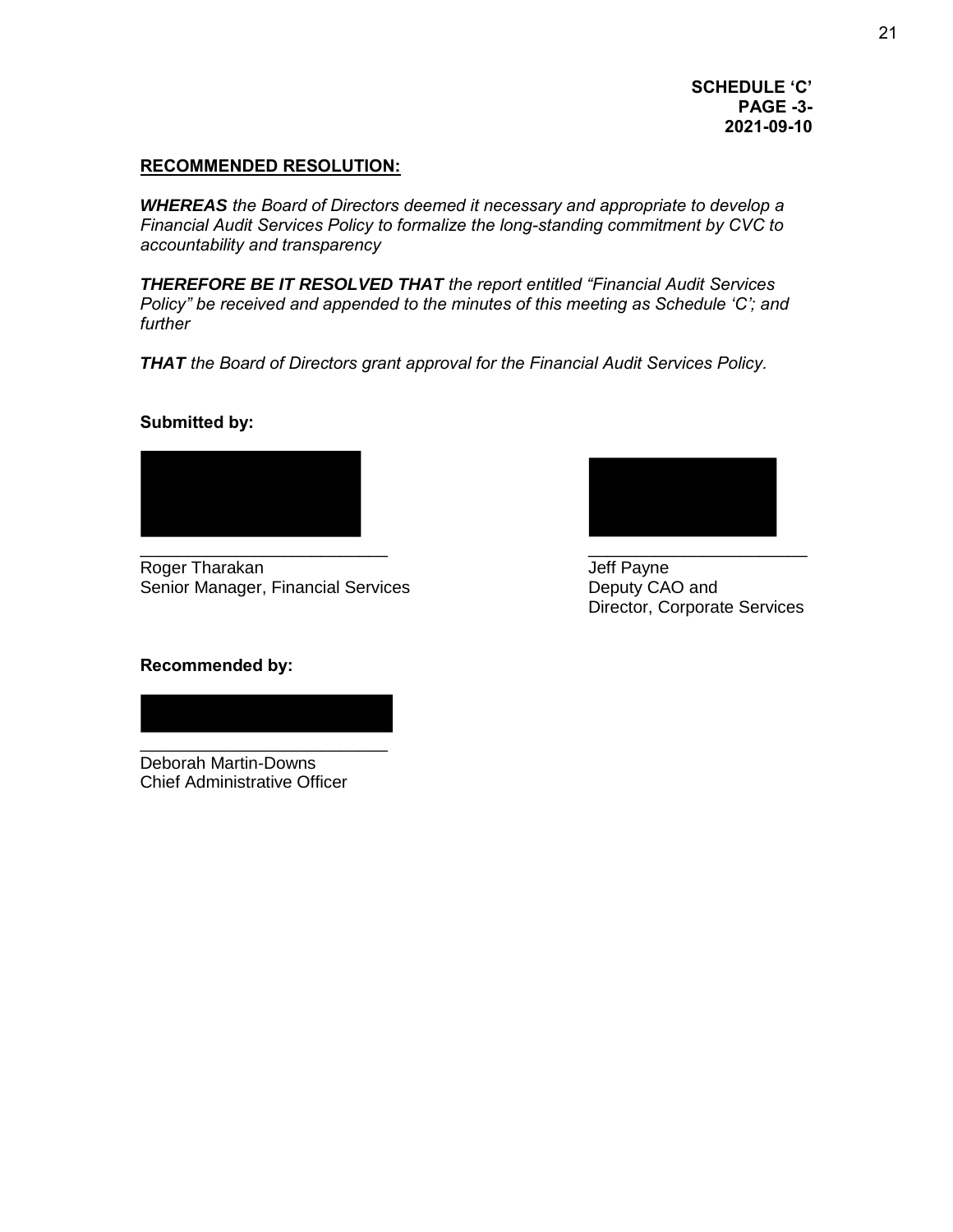

#### **POLICY NAME:** FINANCIAL AUDIT SERVICES

**Policy number:** CS-020

**SECTION:** Corporate Services

#### **1. Policy Statement**

At Credit Valley Conservation (CVC) Authority we are committed to public financial reporting practices that ensure transparency, accountability and respect for funds provided to the corporation to carry out our mission, regardless of the source of those funds. CVC recognizes that engagement with independent auditors is a best practice to demonstrate to the public, our stakeholders, and our funders that we adhere to all accounting standards and financial disclosure requirements.

#### **2. Policy Purpose**

This policy defines applicable circumstances and establishes the authorities to approve the engagement for financial and/or accounting audit services.

#### **3. Objective**

The objective of the Financial Audit Services policy is to set:

- 3.1 requirements for selecting audit services.
- 3.2 limits related to the term of engagement with audit services providers.
- 3.3 approval authority for audit services engagement.

#### **4. Scope**

The scope of the policy shall be as follows:

- 4.1 Services for Credit Valley Conservation Authority, Credit Valley Conservation Foundation (CVCF), and/or any other 'going concern' operated or controlled by the Authority.
- 4.2 Annual year-end audit services.
- 4.3 Annual corporate tax review services.
- 4.4 Ad hoc audit services that may be requested or required by a funder.
- 4.5 Recovery audit services to review remittances to ensure all eligible funds are collected (example HST recovery audit).
- 4.6 Investigation of a financial matter (suspected fraud, theft, corruption or other inappropriate conduct by employees, agents, or vendors).
- 4.7 Support with externally initiated audits (CRA, HST, or WSIB audits).
- 4.8 Provision of expert advice related to any financial services (examples include but are not limited to tax matters, registered charity, accounting, investments, or matters of incorporation).

#### **5. Authority**

The authority to approve a contract (engagement) for audit services shall be as follows:

- 5.1 The CVC Board shall approve the audit services noted under 4.2 and 4.3 for the Corporation or any related 'going concern'.
- 5.2 The CVCF Board shall approve the audit services noted under 4.2 and 4.3 for the Foundation or any related charity.
- 5.3 The audit firm will be independent and report to the CVC and CVCF Boards.
- 5.4 The CAO and the Director of Corporate Services shall approve audit services, subject to the Purchasing Policy, under 4.4 - 4.8 inclusive.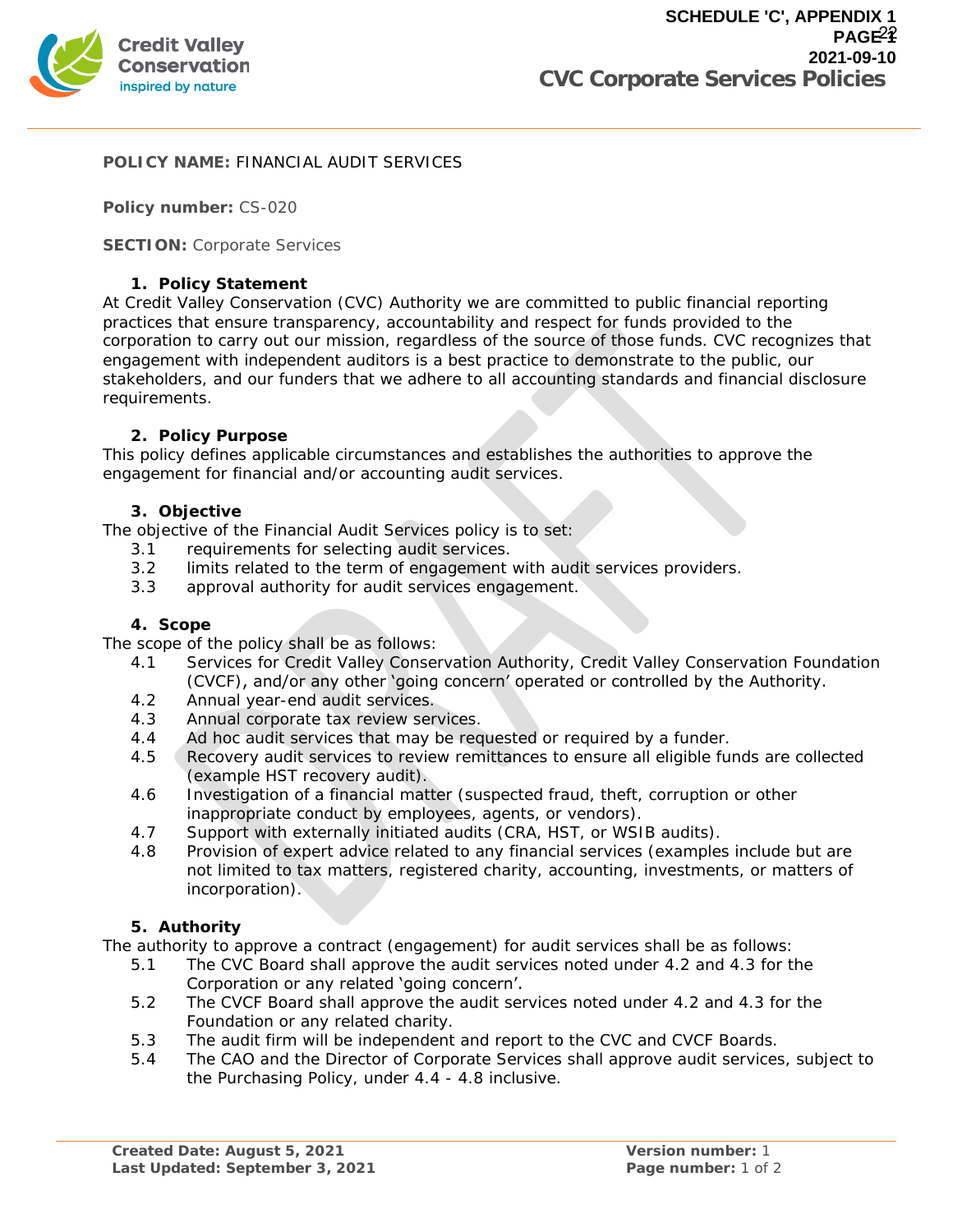

#### **6. Limitations**

The following are limitations related to audit services:

- 6.1 An audit firm can be awarded consecutive audits, based on good performance and competitive pricing.
- 6.2 An open market proposal (Request for Proposal RFP) at a minimum must occur every 5 years to secure services set out under 4.2 and 4.3.
- 6.3 The RFP can be for a maximum of 5 one-year terms, approved annually, based on good performance and competitive pricing.
- 6.4 An audit firm (including branches, subsidiaries, or through an acquisition) cannot exceed a total of 10 consecutive years under 4.2 and 4.3.
- 6.5 An audit firm can be a subsidiary of the bank of record for CVC or CVCF.
- 6.6 An audit firm can be the same as any audit firm used by a municipal funder or any funder of CVC or CVCF (not deemed a conflict of interest).
- 6.7 A single RFP process can be used for both CVC and CVCF audit services.
- 6.8 The same or a different audit firm can be used by CVC and CVCF.
- **7. Specifications**

The following specifications are set as a minimum for audit services, under 4.2 and 4.3, for the selected firm:

- 7.1 Must demonstrate it employs professional (accredited auditors) in good standing.
- 7.2 Experience with public sector organizations and preferable (but not necessary) related to Conservation Authorities.
- 7.3 Experience with Registered Charities.
- 7.4 Has the wherewithal to conduct the audit in a timely and efficient manner.
- 7.5 Present the findings of the audit to the CVC and CVCF Board as required.
- 7.6 Demonstrate the firm is capable of filing taxes on behalf of the corporation and the foundation.

The following specifications are set as a minimum for ad hoc audit services  $(4.4 - 4.8$  inclusive), for the selected firm:

- 7.7 Any findings related to 4.6 shall be reported to the CVC or CVCF Board, as appropriate, in a timely manner.
- 7.8 Ad hoc audit services can be provided by the audit firm employed under 4.2 and 4.3 or it can be a different firm.

#### **8. Policy Approval**

The policy shall be approved by the CVC Board

#### **9. Policy Administration:**

The policy shall be administered by the Director of Corporate Services and the Manager of Financial Services.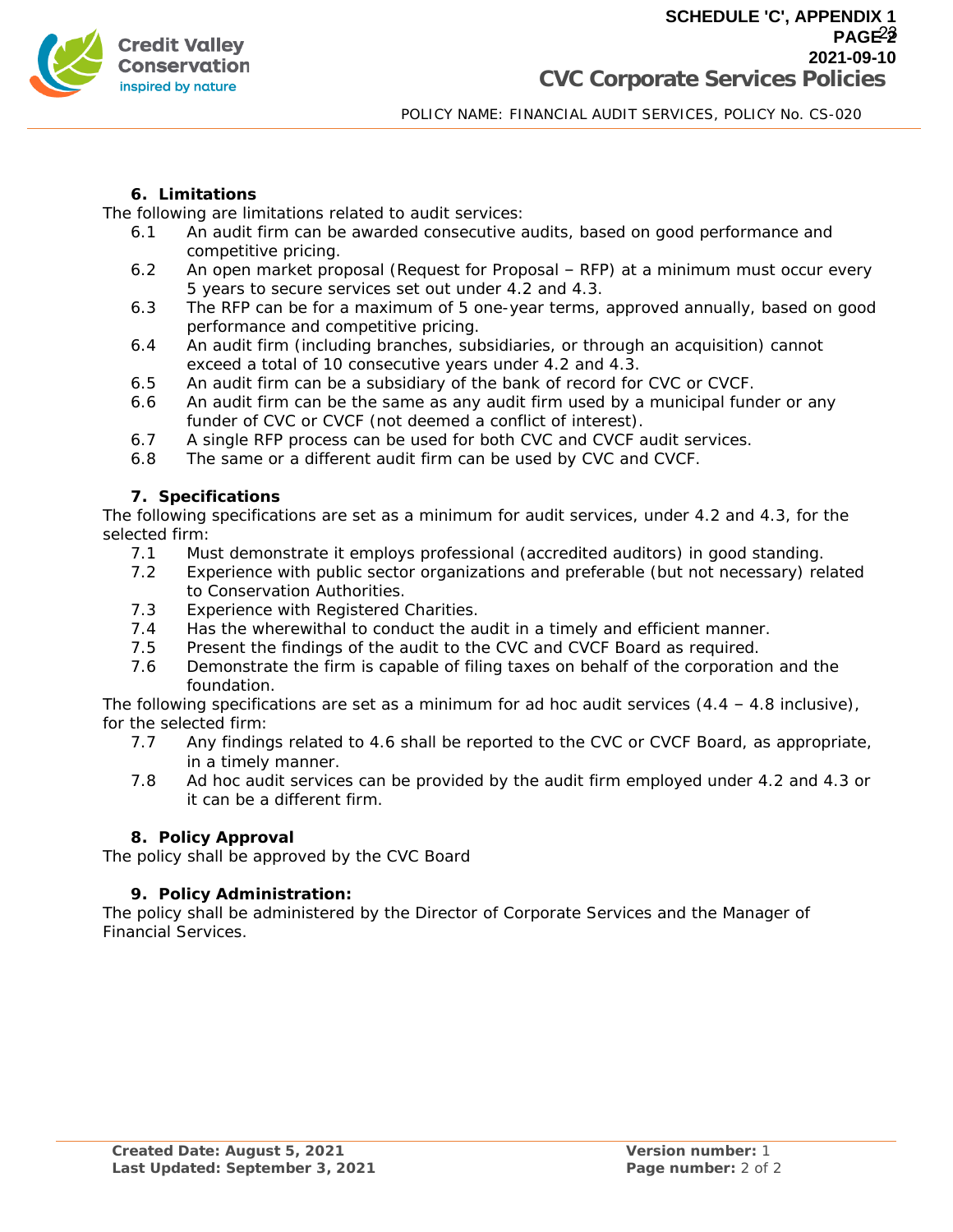# **BRIEFING NOTE**



**CREDIT VALLEY CONSERVATION**

1255 Old Derry Road, Mississauga, Ontario L5N 6R4 Tel: (905) 670-1615 Fax: (905) 670-2210 1-800-668-5557

| September 3, 2021 |                                               |  |  |  |  |
|-------------------|-----------------------------------------------|--|--|--|--|
|                   | <b>To:</b> CVC Board of Directors             |  |  |  |  |
| From:             | Tamara Chipperfield, Corporate Secretariat    |  |  |  |  |
| CC.               |                                               |  |  |  |  |
|                   | <b>Re: RETURN TO IN-PERSON BOARD MEETINGS</b> |  |  |  |  |

#### **BACKGROUND:**

On March 26, 2020, The Minister of Environment, Conservation and Parks issued a Direction pursuant to subsection 19.1 (7) of the *Conservation Authorities Act* that applied to all conservation authorities (CA) in Ontario, that enabled CAs to convene a meeting electronically in order to make the necessary amendments to their administrative by-laws during provincial and municipal emergencies. On September 10, 2020 the Minister amended the Direction to allow for members of a CA to participate electronically in meetings when it is deemed appropriate by the CA to do so. Following the Direction provided by the Minister and amendments to the CVC Administrative By-Laws (Resolution #02/SBOD/20 and #91/20) the CVC Board of Directors has been meeting virtually since April 2020 due to the COVID 19 pandemic.

With the Province of Ontario entering stage three of the 'Roadmap to Reopen' and the CVC offices reopening for staff on September 27, 2021, we would like to gauge members interest in returning to inperson Board meetings.

#### **ANALYSIS:**

Toronto and Region Conservation (TRCA) did an informal poll to see if any CAs were returning to inperson Board meetings. Of the 16 CAs that responded, the majority stated they had no set plans in place and were waiting for further provincial guidance. Four CAs either already hosted or are leaning towards hosting in-person meetings in September/October, as their office space or rented spaces allows proper distancing. One CA has hosted hybrid meetings with some members (Chair/Vice-Chair) attending in person and the rest calling in and were considering continuing with this approach or transitioning to in-person meetings in the fall.

CVC staff did a poll of watershed municipalities and found that all municipalities except for the Town of Erin were continuing with electronic Council and Committee meetings due to rising COVID case numbers due to the Delta variant. The Town of Orangeville commented that they were working on improvements to their Council chambers and were considering hybrid meetings in the fall.

The layout of the CVC Boardroom could be modified to allow for proper social distancing between Members and senior staff. In order to maintain proper distancing in the Boardroom, members of the public would have to continue attending virtually. IT staff are currently researching options to improve the sound quality for those who attend Board meetings virtually. However, the improvements to the Boardroom likely won't be able to be completed until later this year.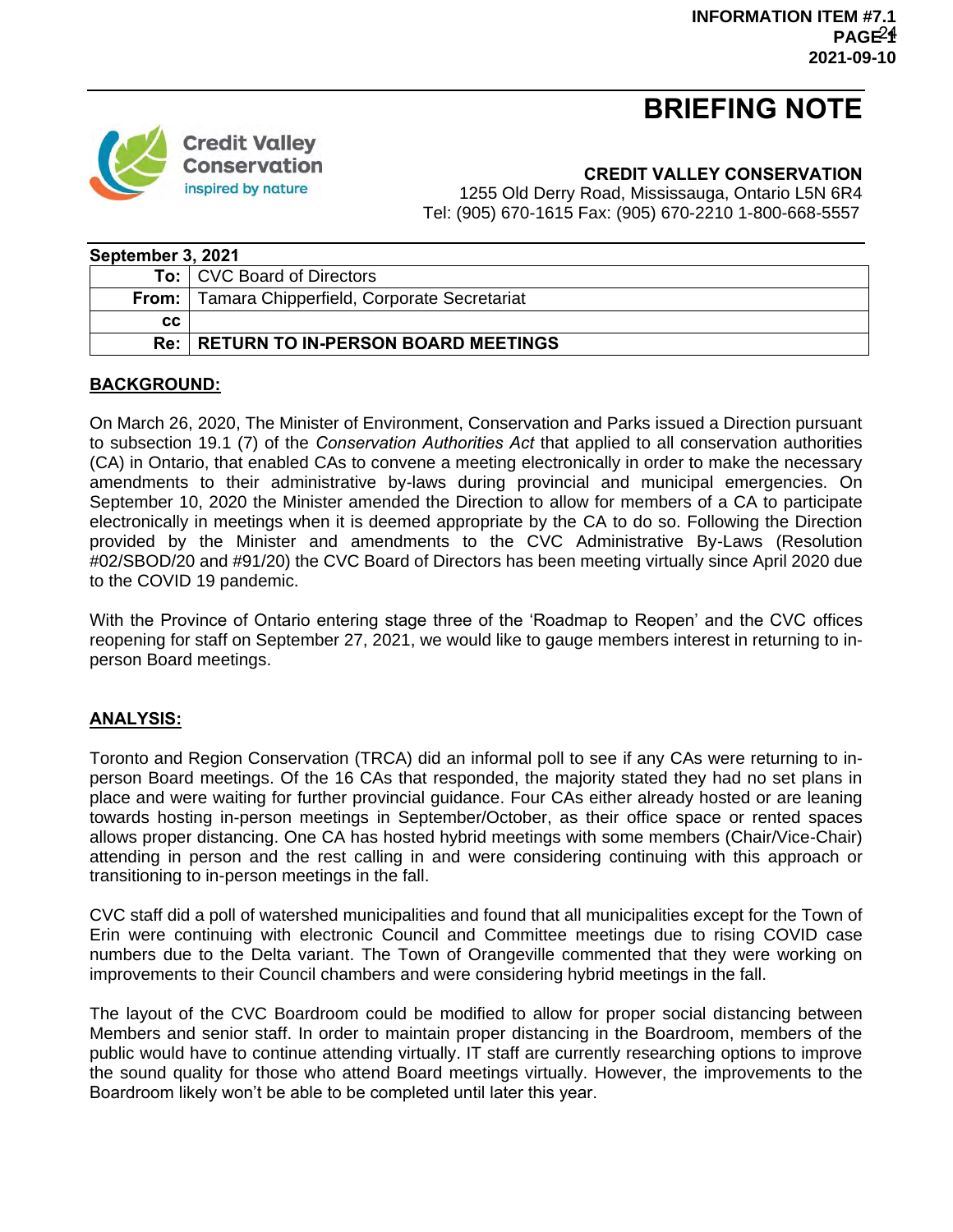From the two informal polls, most CAs and municipal Councils have decided to continue with electronic / virtual meetings for the remainder of 2021.

#### **CONCLUSION:**

There are three options for the remaining CVC Board of Directors meetings this year:

- 1. Continue with online meetings (all Members attend virtually)
- 2. Hybrid meetings (some Members attend in person and others virtually)
- 3. In-person meetings (all Members attend in person) \**Could start in-person later in the year.*

At the September 10, 2021, Board of Directors we would like to have a discussion on the preferred option for meetings this fall.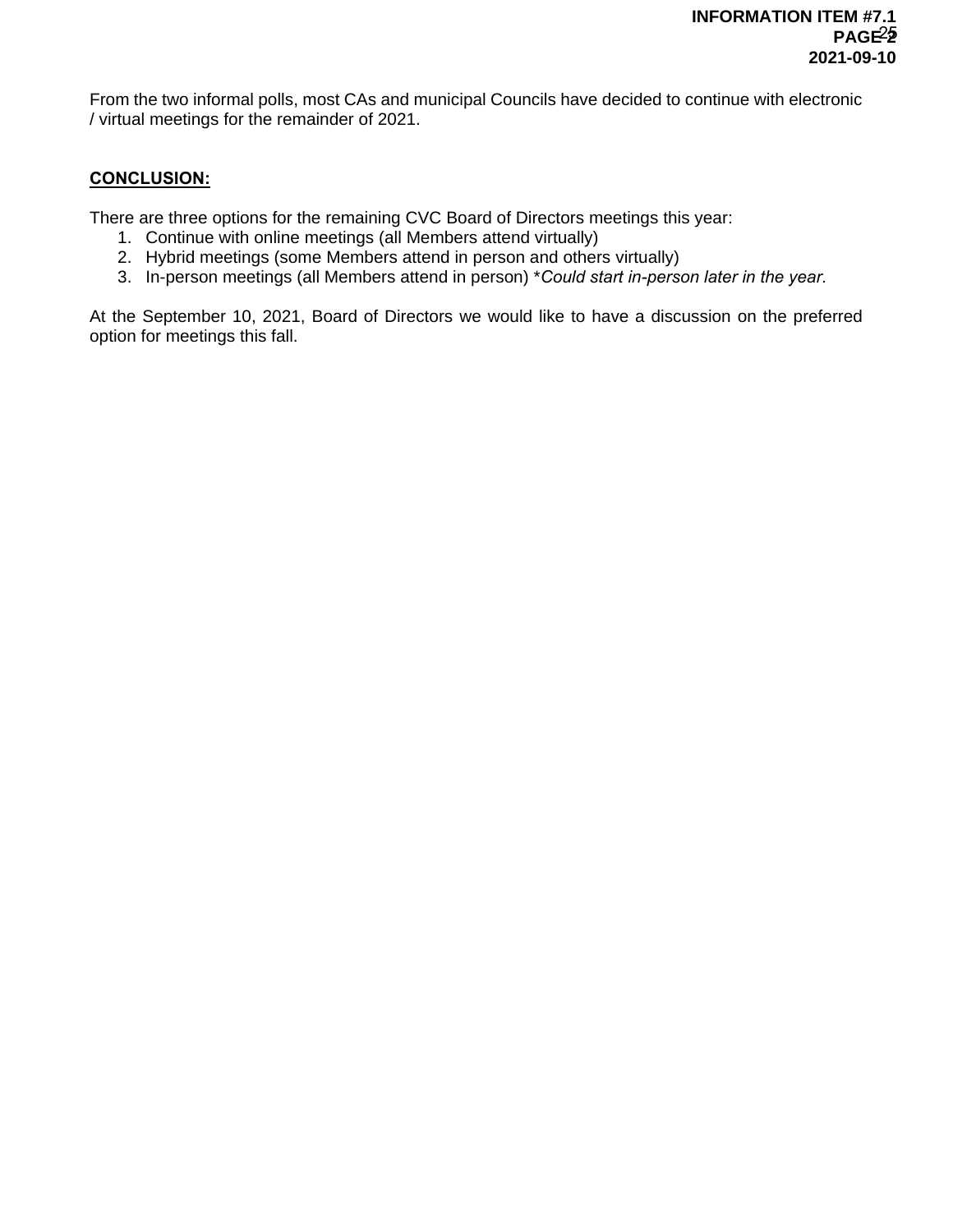# **MEMORANDUM**



**CREDIT VALLEY CONSERVATION**

1255 Old Derry Road, Mississauga, Ontario L5N 6R4 Tel: (905) 670-1615 Fax: (905) 670-2210 1-800-668 5557

| September 3, 2021] |                               |                        |                    |  |  |  |  |
|--------------------|-------------------------------|------------------------|--------------------|--|--|--|--|
|                    | To:   Karen Ras, Chair        | Tom Adams, Vice Chair  | John Brennan       |  |  |  |  |
|                    | Stephen Dasko                 | Johanna Downey         | Ann Lawlor         |  |  |  |  |
|                    | Matt Mahoney                  | <b>Martin Medeiros</b> | <b>Tom Nevills</b> |  |  |  |  |
|                    | Michael Palleschi             | <b>Grant Peters</b>    | <b>Ron Starr</b>   |  |  |  |  |
|                    |                               |                        |                    |  |  |  |  |
| $Cc$ :             | <b>Marlene Ferreira</b>       |                        |                    |  |  |  |  |
|                    |                               |                        |                    |  |  |  |  |
| From:              | <b>Deborah Martin-Downs</b>   |                        |                    |  |  |  |  |
|                    |                               |                        |                    |  |  |  |  |
| Re:                | <b>VACCINE POLICY FOR CVC</b> |                        |                    |  |  |  |  |
|                    |                               |                        |                    |  |  |  |  |

Much has changed on the landscape of COVID-19 since the vaccination rates hit critical targets. The province entered Step 3 of its reopening plan and with it, opportunities for in person encounters and events have increased. This memo is provided to summarize CVC activities to date and emerging recommendations from various levels of government with respect to workplaces and COVID Vaccines and to seek input from the Board prior to developing and releasing a vaccine policy for CVC.

CVC has been closely watching the provincial directions and those of the Peel Health department. Since we returned back to working from home in November of 2020 after a couple of months of office cohorts, staff have been appraised of potential return to office dates, first anticipated to be April, then extended to July and then to September 2021. Head Office and Warwick Conservation Centre will be opened to staff as of September 7<sup>th</sup> with a return to cohort office attendance beginning September 27<sup>th</sup> until year end. We consider this a transition prior to moving to a more permanent return to office regime expected to be under a hybrid model. However, all plans are subject to modification based on the COVID situation.

CVC has polled other CA's and local municipalities and are consistent with many in our timing to reopen. We have held two townhalls with staff and undertaken a staff survey on vaccination status and received feedback and answered questions on safety and process.

As of August 16<sup>th</sup> (based on 235 respondents out of 315 employees):

- 216 staff (92%) are fully vaccinated
- 5 staff (2%) are partially vaccinated
- 14 staff (6%) are not vaccinated

Concerns raised by staff largely were:

- Being in the office with unvaccinated individuals
- The rising case counts of Delta variant / 4th wave
- Risk to unvaccinated children or other at-risk family members from exposure in office or from unvaccinated people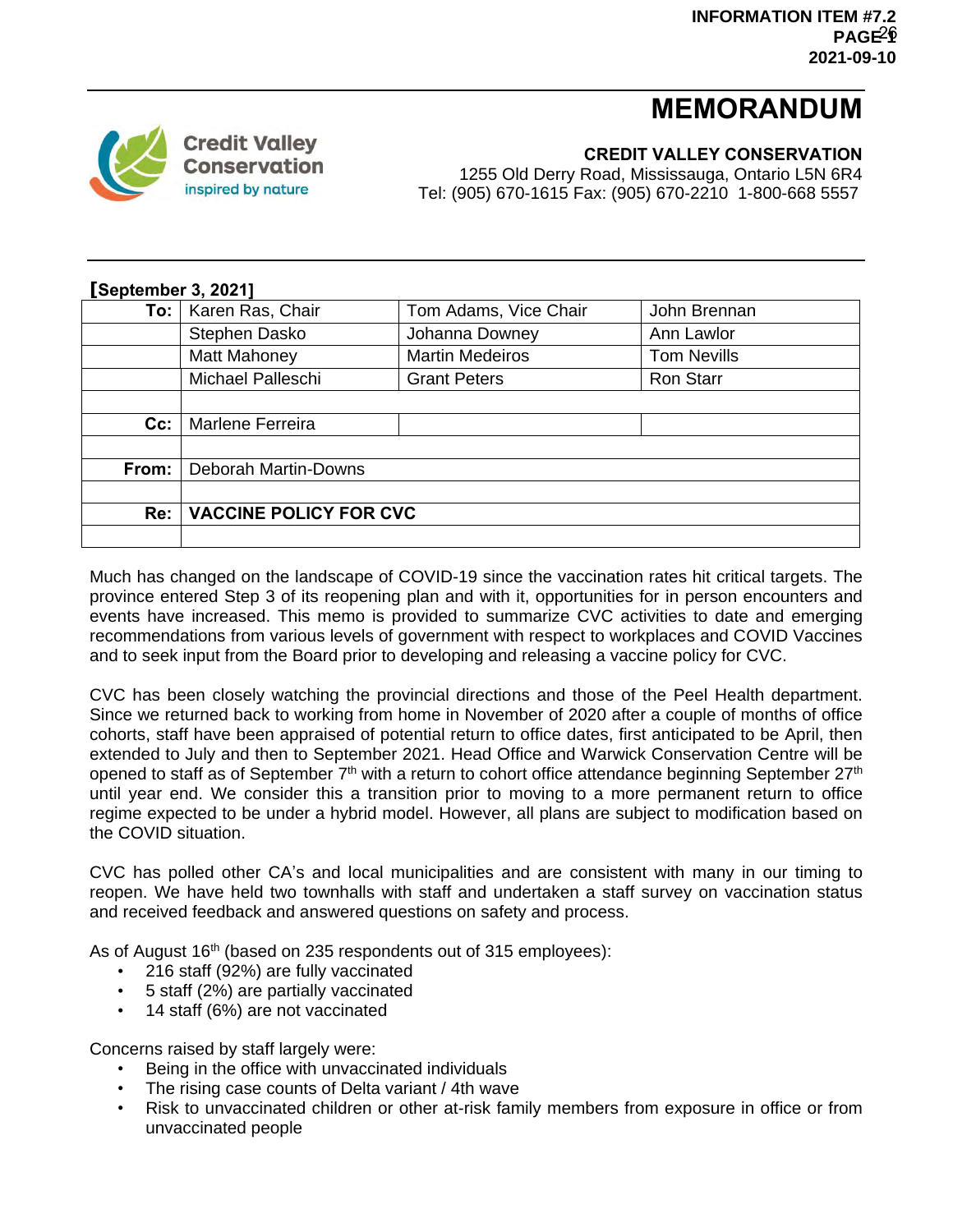In recent weeks many municipalities, institutions and businesses have announced vaccination policies that will require staff to be vaccinated in order to return to their office/workplace. The province recently issued a regulation [\(O. Reg. 577/21\)](https://www.ontario.ca/laws/regulation/r21577) amending the *Rules for Areas at Step 3 and at the Roadmap Exit Step* with regards to the establishment and implementation of vaccination policies by businesses or organizations and to operate in compliance with "any advice, recommendations and instructions" issued by the Office of the Chief Medical Officer of Health, or by a medical officer of health after consultation with the Office of the Chief Medical Officer of Health.

The Halton and Peel Region Public Health Units similarly issued a recommendation that all Halton or Peel employers establish and implement a COVID-19 workplace vaccination policy as outlined in the following news releases:

- Peel Region [August 25, 2021 news release](https://peelregion.ca/news/archiveitem.asp?year=2021&month=7&day=25&file=2021725.xml)
- Halton Region [August 26, 2021 news release](https://www.halton.ca/The-Region/News/2021/Halton-Medical-Officer-of-Health-recommending-COVI)

Their recommendations note that "Employers have an obligation to maintain a safe work environment for their workers. To help reduce the risk of COVID-19 transmission, all employers should address the need for a workplace vaccination policy. Workplace vaccination policies should explain their purpose, specific actions workers must take (including providing proof of vaccination status or a medical exemption) and timeline required. "

The Region of Peel announced [\(August 26 news release\)](https://peelregion.ca/news/archiveitem.asp?year=2021&month=7&day=26&file=2021726.xml) that they will be implementing an Employee Vaccination Policy for staff in order to maintain a safe and protected workplace. Their policy will require all Regional employees to disclose their COVID-19 vaccination status and require those who are not fully vaccinated to complete educational programming about the benefits of the Covid-19 vaccination and provide negative COVID tests on a schedule to be determined prior to entering any Regional workplace.

CVC has polled other conservation authorities (CAs) and none have implemented a vaccine policy at this time but some are considering it and are starting to draft policies.

Returning to the workplace will require similar conditions to those previously applied – COVID tracking, masks, distancing, cohorts to keep numbers low, opting out of the return to workplace, selfscreening and disinfecting. Nevertheless, concerns have been expressed for the greater risk that unvaccinated people may present in the workplace.

As a result, CVC is now recommending that a policy be developed in line with Peel and Halton Public Health recommendations to provide the encouragement for some to be vaccinated and ensure the safety of those employees in the workplace with vulnerable family members.

This policy intends to require staff to:

- Disclose their vaccine status
- Undertake an education program on vaccines if not vaccinated
- Undertake a rapid antigen test upon entering the office or providing proof of a negative COVID test before entering the office
- Take additional safety precautions if unvaccinated
- Become vaccinated to be able to continue to do some jobs within the organization upon completion of the transition period.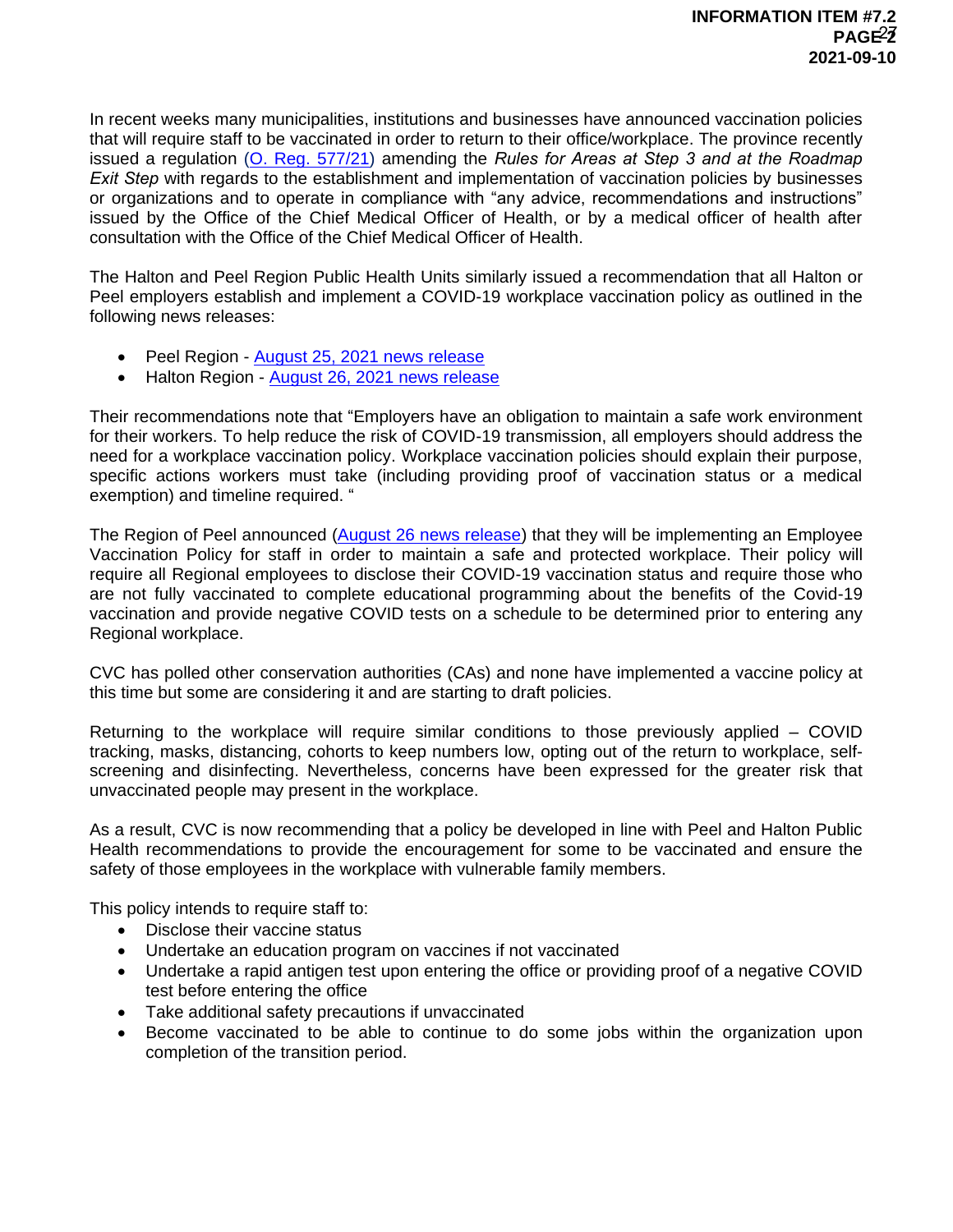**From:** "ca.office (MECP)" [<ca.office@ontario.ca>](mailto:ca.office@ontario.ca) **Date:** August 16, 2021 at 3:50:45 PM EDT **To:** karen.ras@mississauga.ca **Cc: Subject: Guidance on submitting requests for Minister 'exceptions' under the Conservation Authorities Act**

Good afternoon,

I would like to thank those municipalities and conservation authorities who submitted exception requests to the Minister of Environment, Conservation and Parks (Minister) regarding new governance provisions of the *Conservation Authorities Act* (CAA). I appreciate that there are a number of aspects of transition on the conservation authorities file, and as a result, adjustments will be required and clarification needed.

As a result of the exception requests the ministry has processed to date, we would like to provide additional information to inform future decision making as it relates to the Chair and Vice Chair positions. Please note that time served prior to February 2, 2021 by existing Chair and Vice Chairs does apply when determining eligibility for reappointment under section 17 of the CAA. We ask that you bear this in mind for future determinations.

Given the new rules in sections 14 (regarding appointment of members of the authority) and 17 (Chair, vice-chair provisions), we encourage participating municipalities and conservation authorities submitting applications for exception to these sections to make them well in advance of the expiry of current appointments (whether that be for Chair, Vice Chair or members) and with consideration given to the Ministry's review timelines.

Please feel free to contact [ca.office@ontario.ca](mailto:ca.office@ontario.ca) if you have any further questions or concerns, and I look forward to continuing to work with you.

Sincerely,

Chloe Stuart Assistant Deputy Minister, Lands and Waters Division Ministry of the Environment, Conservation and Parks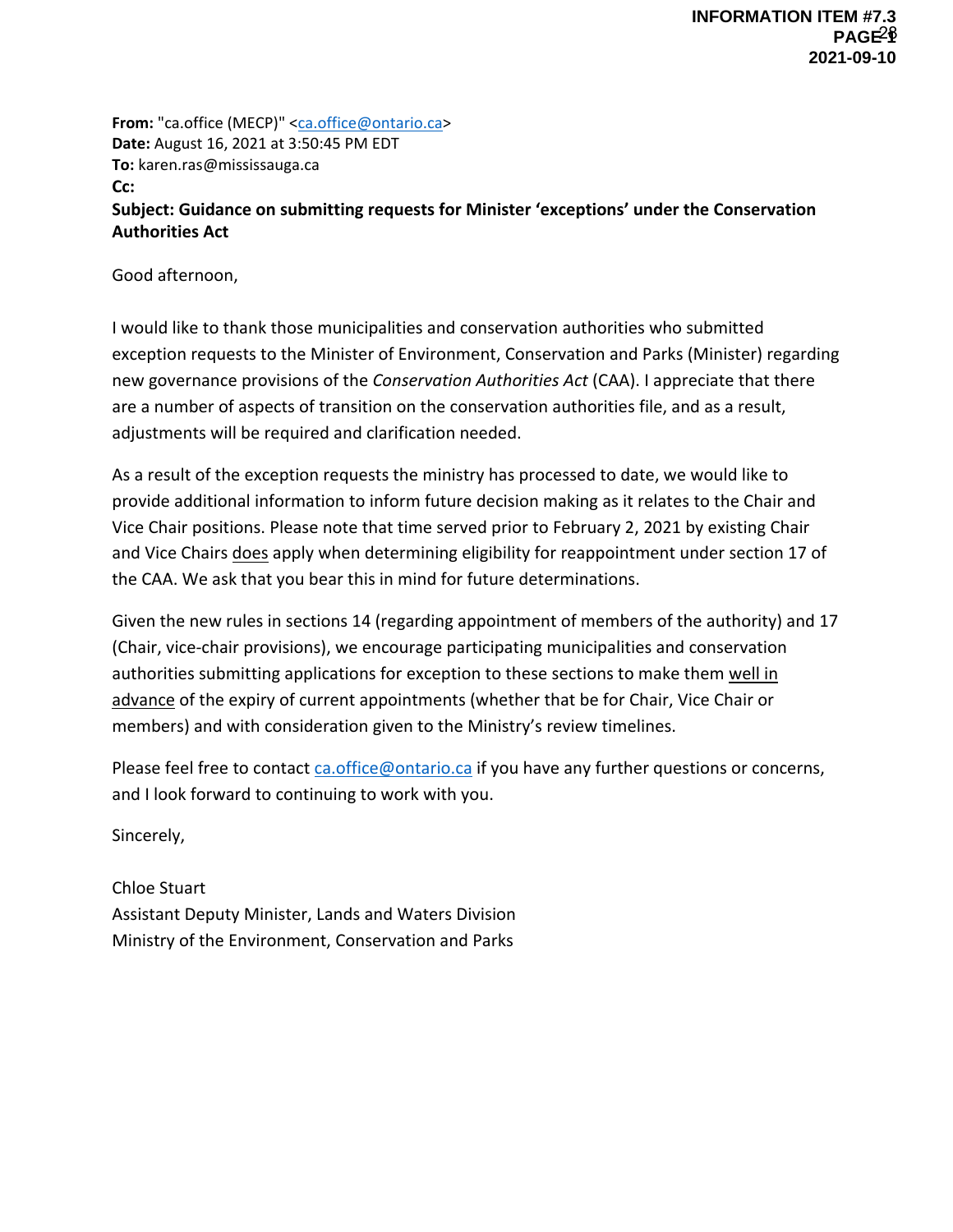Court File No. 687/13

#### ONTARIO SUPERIOR COURT OF JUSTICE

B ETWEEN:

#### LOU MAIERON

Plaintiff

and

#### UGO GUILA, NADESE GENERAL CONTRACTING INC., SECURITY RECYCLING (ONTARIO) LIMITED, TICAL PAINTING & DECORATING LIMITED, VICMARELLE HOLDINGS LIMITED, BIRDSEYE FARM LIMITED, THE CORPORATION OF THE TOWN OF ERIN and CREDIT VALLEY CONSERVATION AUTHORITY

Defendants

 $^{\dagger}$ 

#### NOTICE OF DISCONTINUANCE

The Plaintiff wholly discontinues this action against the Defendant, Credit Valley

Conservation Authority.

July 20, 2021

| Filed / Déposé<br>Superieur Court of Justice |  |
|----------------------------------------------|--|
| <b>JUI 29 2021</b>                           |  |
| Cour supérieure de justice<br>Guelph         |  |

#### MILLER THOMSON LLP

Scotia Plaza 40 King Street West, Suite 5800 P.O. Box 1011 Toronto On M5H 3S1

Kevin D. Sherkin (LSO#:27099B) ksherkin@millerthomson.com Tel: 416-597-6028

Lawyers for the Plaintiff

55946569.1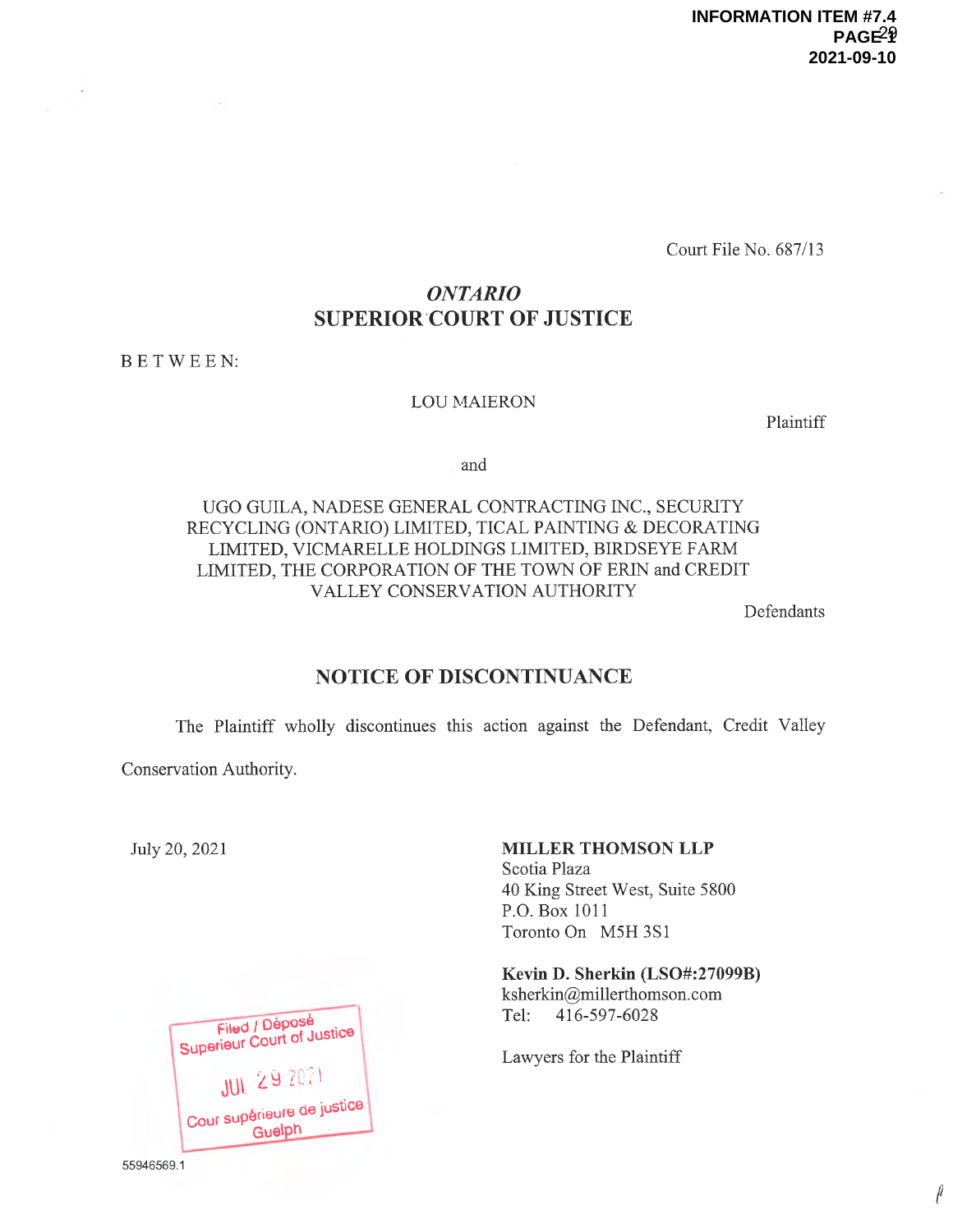-2-

#### TO: FRANK MICELI

Barrister and Solicitor 3700 Steeles Avenue W Suite 401 Woodbridge ON L4L 8K8

#### Frank Miceli (LSO#:59230E)

finiceli@westonlaw. ca~ Tel: 905-850-5060 Fax: 905-850-5066

Lawyer for the Defendants

Ugo Guila, Nadese General Contracting Inc., Security Recycling (Ontario) Limited, Tical Painting &Decorating Limited, Vicmarelle Holdings Limited and Birdseye Farm Limited

#### AND TO: LOOPSTRA NIXON LLP

Barristers and Solicitors Woodbine Place 135 Queen's Plate Drive Suite 600 Toronto ON M9W 6V7

#### Scott Emerson Hamilton (LSO#:48069V)

Shamilton@loonix. com Tel: 416-746-4710 Fax: 416-746-8319

Lawyers for the Defendant The Corporation of the Town of Erin

#### AND TO: FOGLER, RUBINOFF LLP

Lawyers 77 King Street West, Suite 3000 P.O. Box 95 TD Centre North Tower Toronto ON M5K 1G8

#### Tim Duncan

tduncan@foglers.com Tel: 416-941-8817 Fax: 416-941-8852

Lawyers for the Defendant Credit Valley Conservation Authority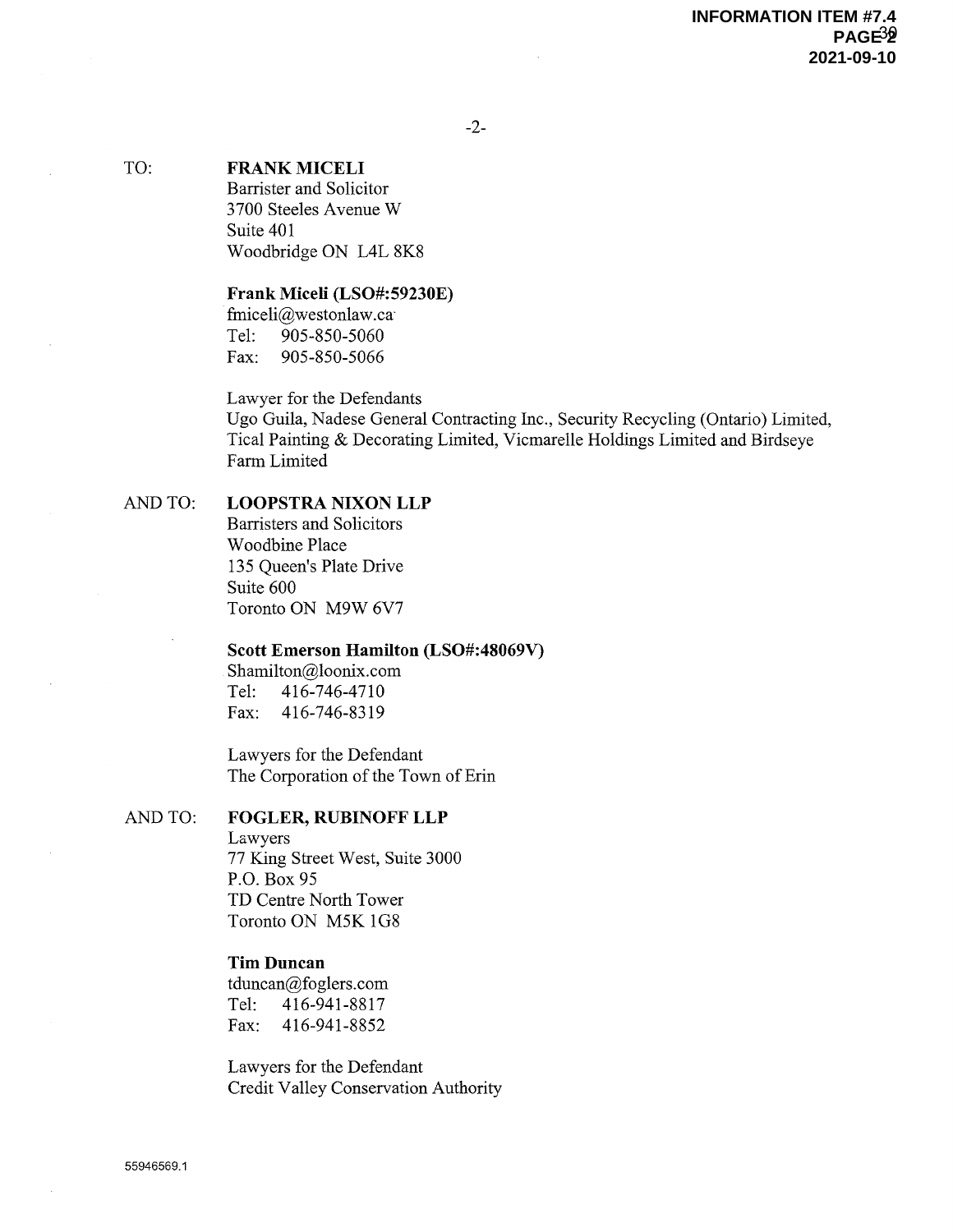$\sim 10^{-1}$ 

NOTE: If there is a Counterclaim, the Defendant should consider rule 23.02, under which the Counterclaim maybe deemed to be discontinued.

NOTE: If there is a Crossclaim or Third Party Claim the Defendant should consider rule 23.03, under which the Crossclaim or Third Party Claim maybe deemed to be dismissed.

RCP-E 23A (July 1, 2007)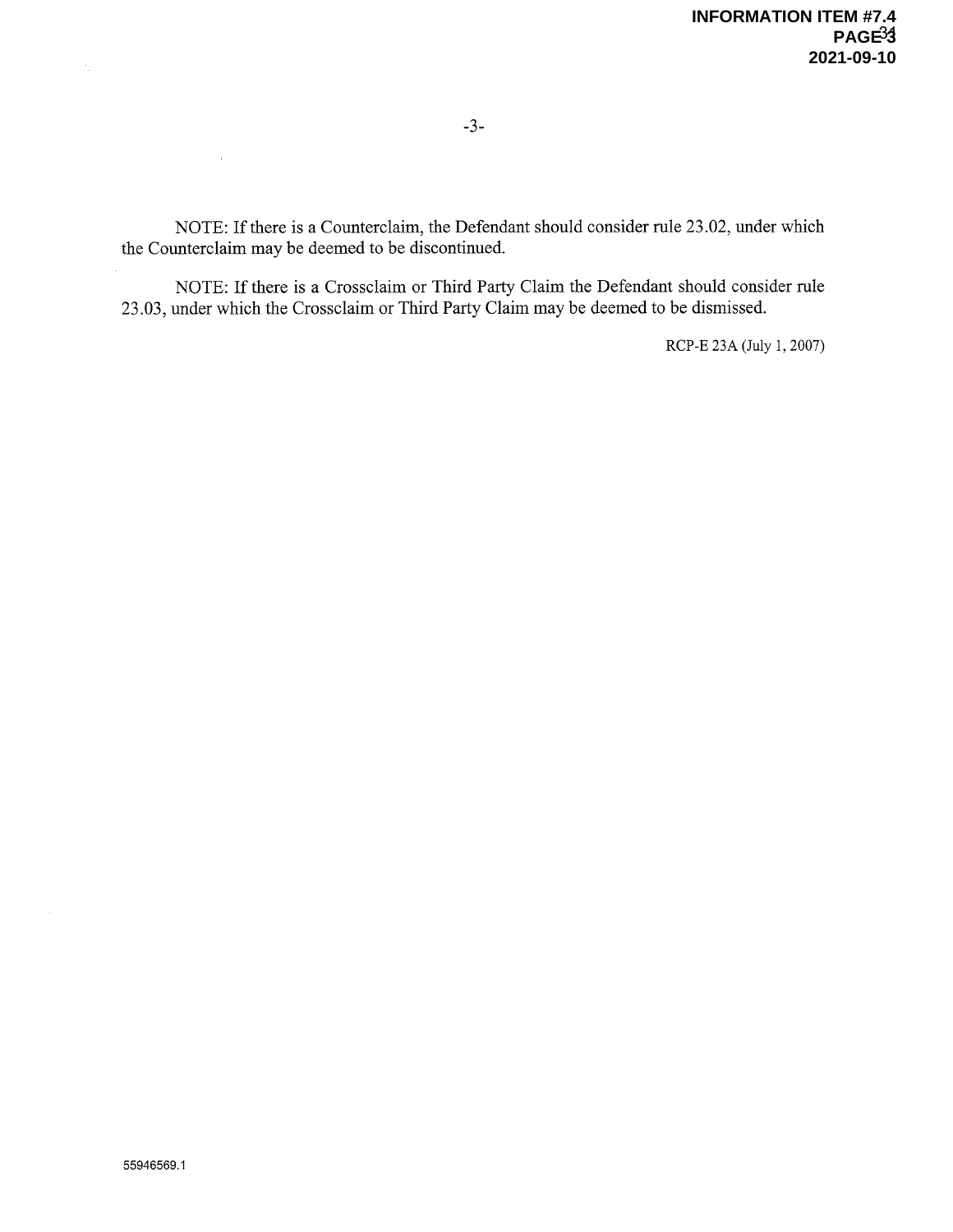#### **INFORMATION ITEM #7.4 PAGE34 2021-09-10**

LOU MAIERON -and- UGO GUILA et al.

55946569.1

Plaintiff Defendants

Court File No. 687/13

#### ONTARIO SUPERIOR COURT OF JUSTICE

PROCEEDING COMMENCED AT GUELPH

#### NOTICE OF DISCONTINUANCE

MILLER THOMSON LLP Scotia Plaza

40 King Street West, Suite 5800 P.O. Box 1011 Toronto On MSH 3S1

Kevin D. Sherkin (LSO#:27099B) ksherkin@millerthomson.com Tel: 416-597-6028

Lawyers for the Plaintiff

Superieur Court of Justice  $\int_{\text{Cour sup\'erialum}}$  $G_{\bm{\mathcal{U}}\ominus\bm{\mathcal{V}}_{\bm{\mathcal{D}}}}$  de justice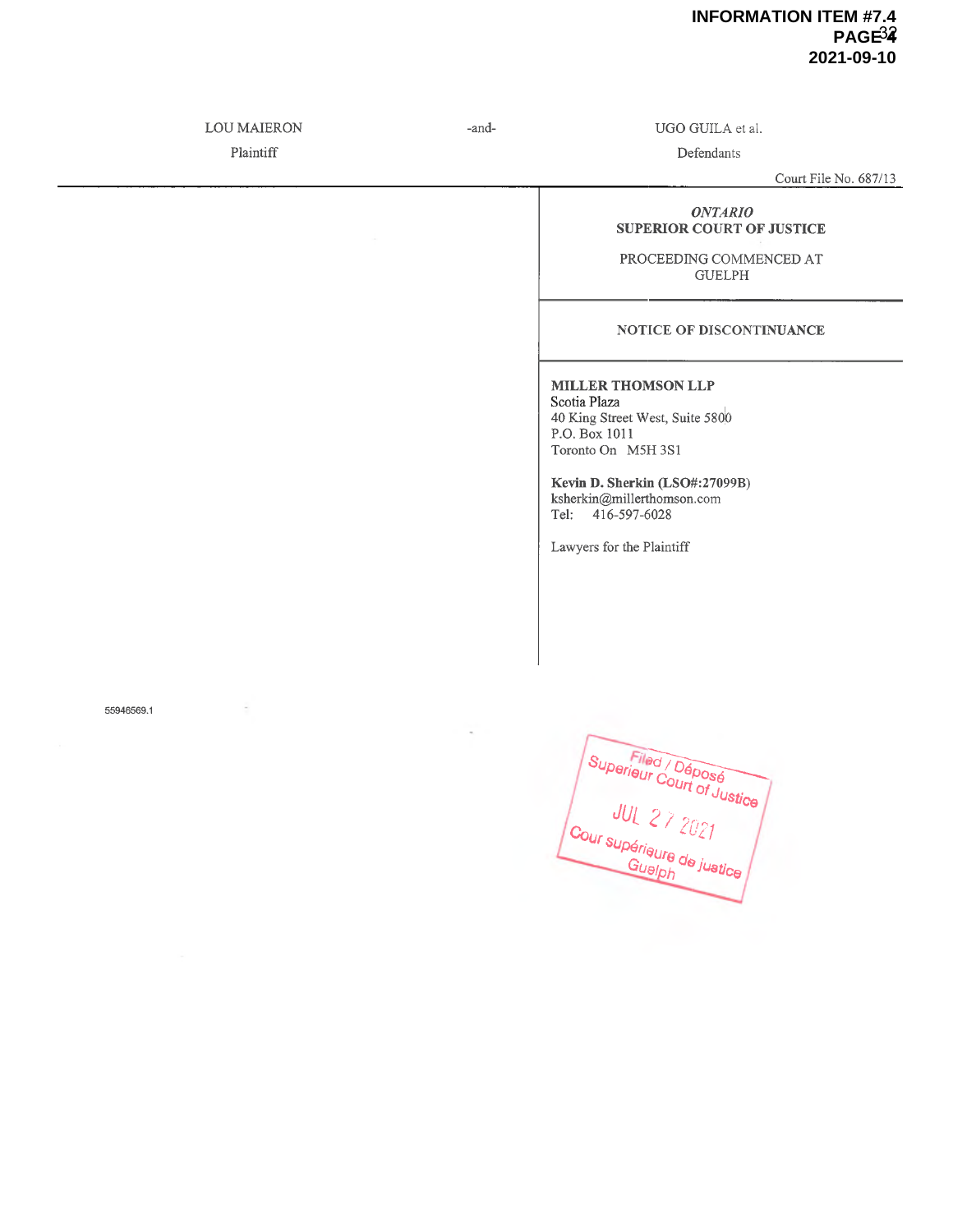# Canada and Ontario invest over \$5.2 million in three INFORMATIC<br> **Canada and Ontario invest over \$5.2 million in three**<br> **Culture and recreation projects in the Greater Toronto**<br> **and Hamilton Area (GTHA) and Central Ontario**<br>
August 13, 2021<br>
Infrastructure<br>
Infrastructure<br> and Hamilton Area (GTHA) and Central Ontario

August 13, 2021 **Infrastructure** 

Joint federal and provincial funding through the Investing in Canada Plan will support three culture and recreation projects in the GTHA and Central Ontario.

The Government of Canada is investing over \$2.8 million in these projects through the Community, Culture, and Recreation Infrastructure Stream of the Investing in Canada Infrastructure Program. The Government of Ontario is providing more than \$2.3 million in these projects, while recipients are contributing a combined investment of more than \$1.9 million in their respective projects.

Project Information:

| Project Name                                                                                                                                      | Recipient                                  | <b>Project Details</b>                                                                                                                                                                                                                                                                                                                                                                                                                               | Federal<br>Funding | Provincial<br>Funding | Recipient<br>Funding |
|---------------------------------------------------------------------------------------------------------------------------------------------------|--------------------------------------------|------------------------------------------------------------------------------------------------------------------------------------------------------------------------------------------------------------------------------------------------------------------------------------------------------------------------------------------------------------------------------------------------------------------------------------------------------|--------------------|-----------------------|----------------------|
| Renovation and<br>New Construction<br>of Conservation<br>Area Trail<br>Infrastructure -<br>Trails, Boardwalks<br>and Pedestrian<br><b>Bridges</b> | Credit Valley<br>Conservation<br>Authority | Rehabilitation and expansion of trail<br>infrastructure in conservation areas<br>located in Caledon, Erin, Halton Hills, and<br>Mississauga. Work includes rehabilitating<br>four pedestrian bridges, constructing<br>three new pedestrian bridges, expanding<br>trails by 2.8 km, and rehabilitating 3.1 km<br>of boardwalk.                                                                                                                        | \$1,768,867        | \$1,473,909           | \$1,179,392          |
| Children's<br>Educational<br>Gallery at Lincoln<br>Museum and<br><b>Cultural Centre</b>                                                           | Lincoln,<br>Town of                        | This project includes design, fabrication<br>and installation of an indoor and outdoor<br>children's gallery at the Lincoln Museum<br>and Cultural Centre. The indoor exhibit will<br>provide children with features facilitating<br>play-based learning, and the outdoor<br>exhibit will provide educational and<br>physical activities for children of all ages.                                                                                   | \$106,370          | \$88,633              | \$70,922             |
| Construction and<br>interior/exterior<br>fit-up of the<br>Community<br>Centre program<br>space within the<br>Unionville Seniors<br>Hub            | York,<br>Regional<br>Municipality<br>of    | Interior and exterior fit-up of the<br>Community Centre within the Unionville<br>Seniors Hub. This project includes a fully<br>accessible, multipurpose, indoor<br>community space, reception<br>counter/digital kiosk to support service<br>navigation, an outdoor accessible, age-<br>friendly and landscaped walking circuit.<br>The Centre will also provide community<br>and recreation activities to residents with a<br>seniors-focused lens. | \$1,000,744        | \$833,870             | \$667,246            |